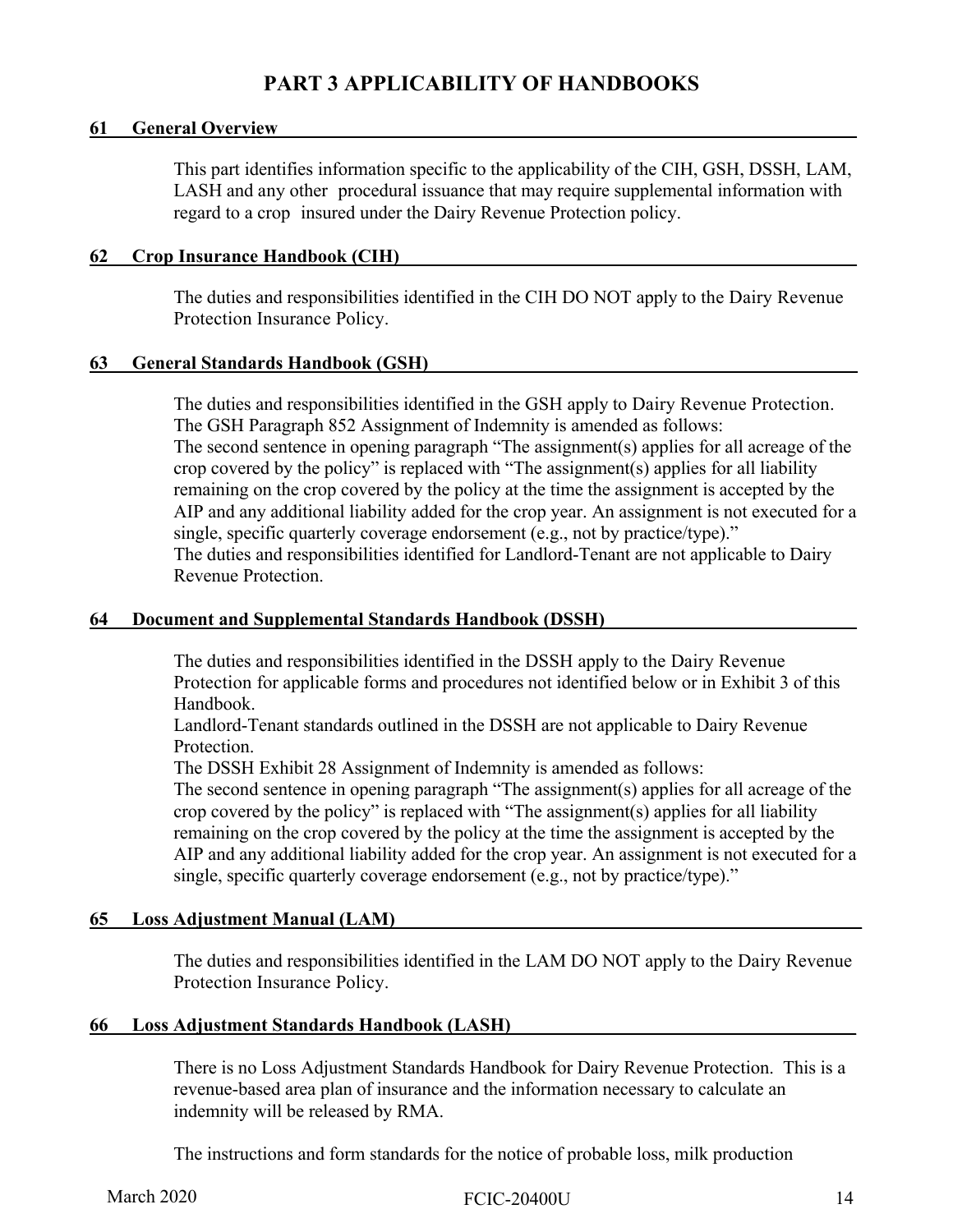worksheet and final proof of loss are included in this handbook.

## **67-99 (Reserved)\_\_\_\_\_\_\_\_\_\_\_\_\_\_\_\_\_\_\_\_\_\_\_\_\_\_\_\_\_\_\_\_\_\_\_\_\_\_\_\_\_\_\_\_\_\_\_\_\_\_\_\_\_\_\_\_\_\_\_\_\_\_\_\_\_\_\_\_**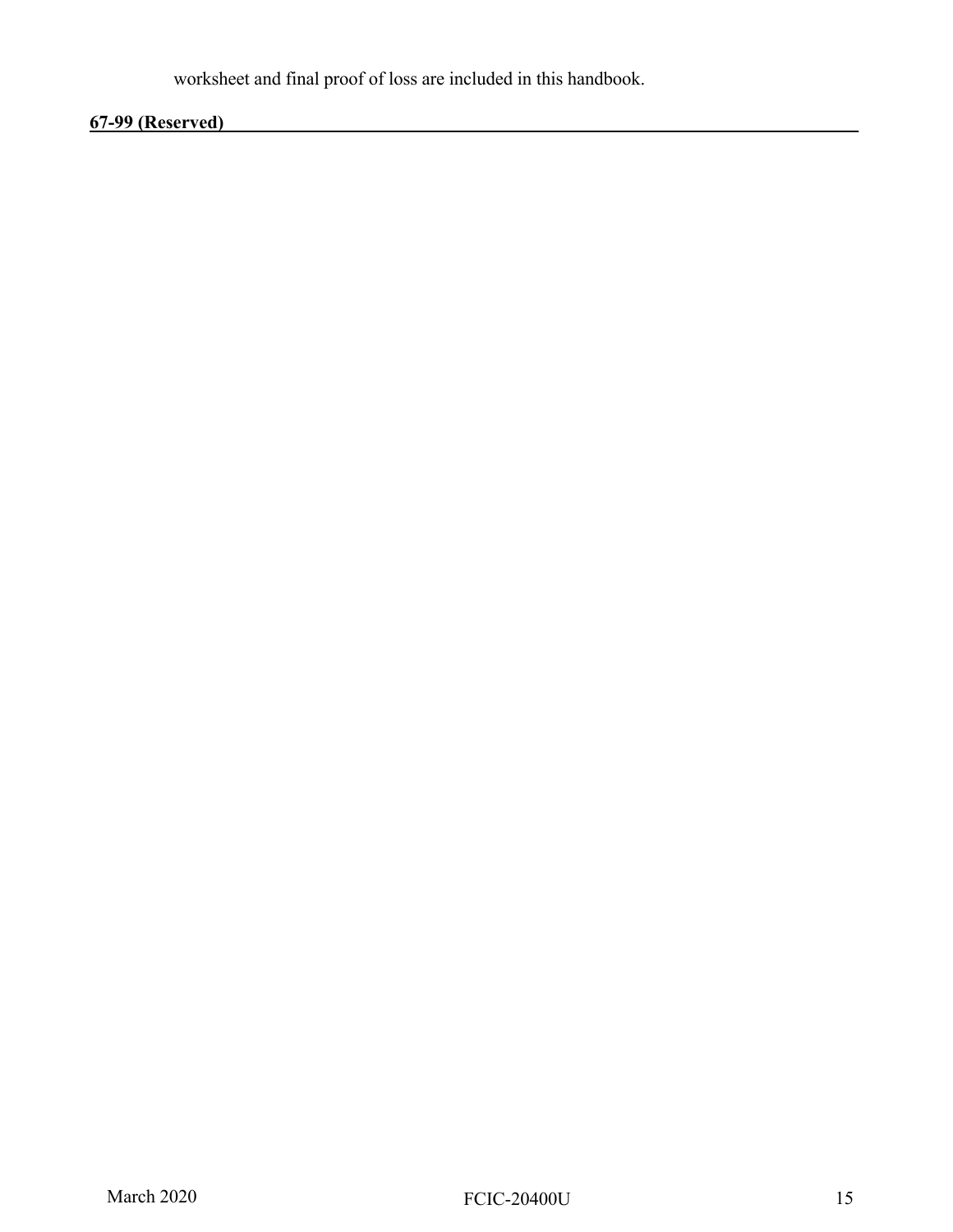### **EXHIBITS**

#### 1 **Acronyms and Abbreviations**

The following table provides approved acronyms and abbreviations used in this handbook.

| <b>Approved</b>             | Term                                          |
|-----------------------------|-----------------------------------------------|
| <b>Acronym/Abbreviation</b> |                                               |
| AIP                         | Approved Insurance Provider                   |
| <b>AMS</b>                  | <b>Agricultural Marketing Service</b>         |
| <b>CEPP</b>                 | <b>Commodity Exchange Price Provisions</b>    |
| <b>CIH</b>                  | Crop Insurance Handbook                       |
| <b>CME</b>                  | Chicago Mercantile Exchange                   |
| <b>DRP</b>                  | Dairy Revenue Protection                      |
| <b>FCIC</b>                 | <b>Federal Crop Insurance Corporation</b>     |
| <b>GSH</b>                  | General Standards Handbook                    |
| <b>LASH</b>                 | Loss Adjustment Standards Handbook            |
| LAM                         | <b>Loss Adjustment Manual</b>                 |
| <b>LPRA</b>                 | Livestock Price Reinsurance Agreement         |
| <b>MPCI</b>                 | Multiple Peril Crop Insurance                 |
| <b>NASS</b>                 | National Agricultural Statistics Service      |
| <b>PASD</b>                 | Product Administration and Standards Division |
| <b>PASS</b>                 | Policy Acceptance and Storage System          |
| QCE                         | <b>Quarterly Coverage Endorsement</b>         |
| <b>RMA</b>                  | <b>Risk Management Agency</b>                 |
| <b>SBI</b>                  | <b>Substantial Beneficial Interest</b>        |
| <b>SCD</b>                  | <b>Sales Closing Date</b>                     |
| <b>USDA</b>                 | United States Department of Agriculture       |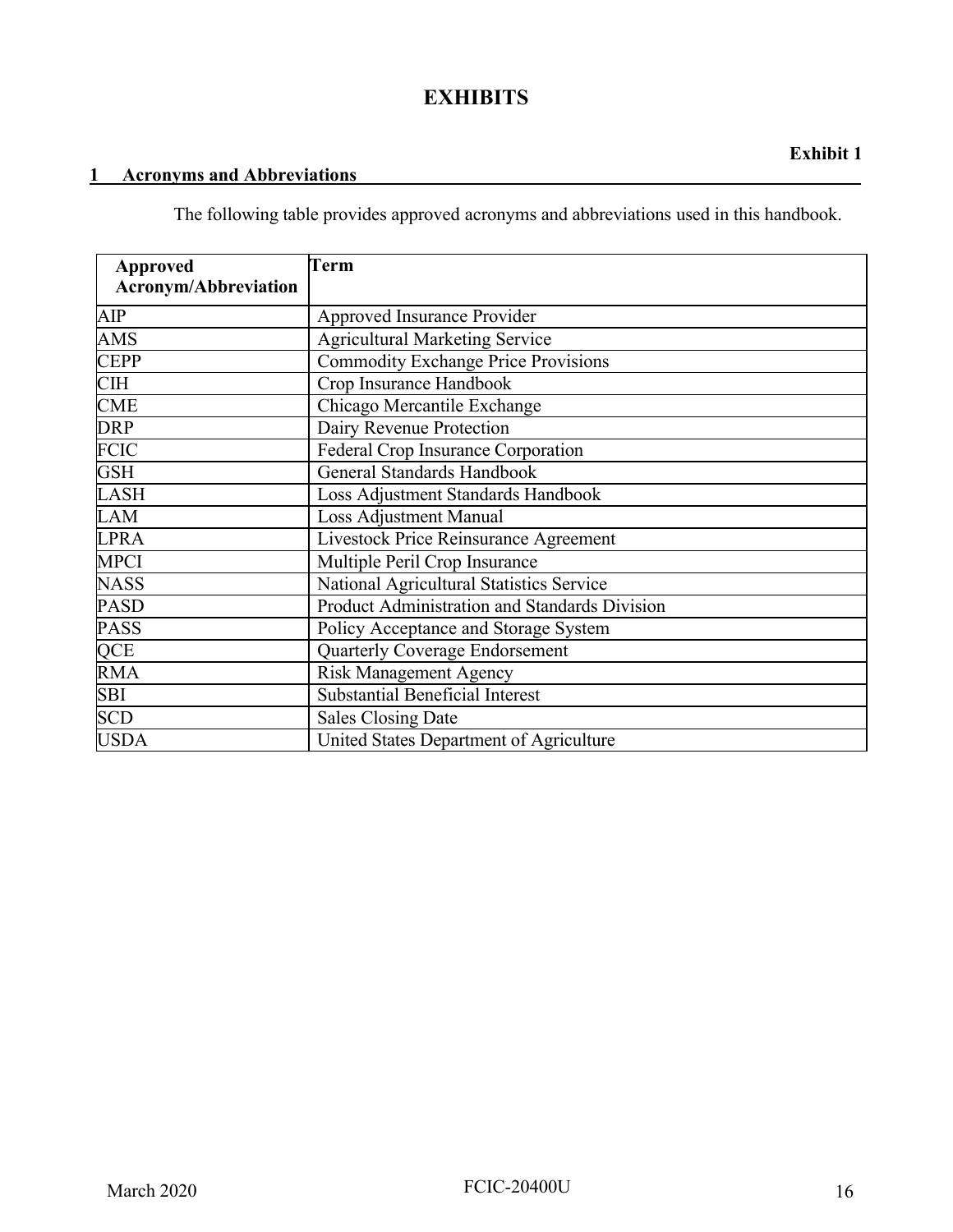The following are definitions of terms used in this handbook.

Act means the Federal Crop Insurance Act (7 U.S.C. 1501 - 1524).

Actual butterfat price is the price determined in accordance with the DRP-CEE as shown in the actuarial documents.

Actual butterfat test is the amount of butterfat determined in accordance with section 7(e) of the Dairy Revenue Protection Insurance Policy.

Actual class III milk price is the price determined in accordance with the DRP-CEE as shown in the actuarial documents.

Actual class IV milk price is the price determined in accordance with the DRP-CEE as shown in the actuarial documents.

Actual class pricing milk revenue is the value determined by summing the actual class III milk price,  $P^{III}$ , multiplied by the declared class price weighting factor, W, and the actual class IV milk price,  $P^{IV}$ , multiplied by one minus the declared class price weighting factor, 1-W; then multiplying that sum by the covered milk production, Q, times the yield adjustment factor, Y, divided by 100. That is, ( $P^{III} \times W$ )  $+ P^{IV}$  x (1 - *W*))  $\times$  Q  $\times$  Y  $\div$  100.

Actual component pricing milk revenue is the value determined by summing the actual butterfat price,  $P^B$ , multiplied by the final butterfat test,  $Q^B$ , the actual protein price,  $P^P$ , multiplied by the final protein test,  $Q^P$ , the actual other solids price,  $P^{OS}$ , multiplied by the other solids test,  $Q^{OS}$ , multiplied by the declared component price weighting factor, W, plus the actual butterfat price, P<sup>B</sup>, multiplied by the final butterfat test,  $Q^B$ , plus the actual nonfat solids price,  $P^N$ , multiplied by the final protein test,  $Q^P$ , plus 5.7, multiplied by one minus the declared component price weighting factor, 1-W; then multiplying that sum by the covered milk production, Q; times the yield adjustment factor, Y, divided by 100. That is,  $[(P^{B} \times Q^{B} + P^{P} \times Q^{P} + P^{OS} \times Q^{OS}) \times W + (P^{B} \times Q^{B} + P^{N} \times (Q^{P} + 5.7)) \times (1 - W)] \times Q \times$  $Y \div 100.$ 

Actual milk production per cow means the pounds determined in accordance with the DRP-CEE as shown in the actuarial documents.

Actual milk revenue means the milk revenue calculated for the quarterly insurance period used for determining indemnities under this policy.

- (1) If the insured elects the class pricing option for the pricing method election, then actual milk revenue equals the actual class pricing milk revenue.
- (2) If the insured elects the component pricing option for the pricing method election, then actual milk revenue equals the actual component pricing milk revenue.

Actual nonfat solids price means the price determined in accordance with the DRP-CEE as shown in the actuarial documents.

Actual other solids price means the price determined in accordance with the DRP-CEE as shown in the actuarial documents.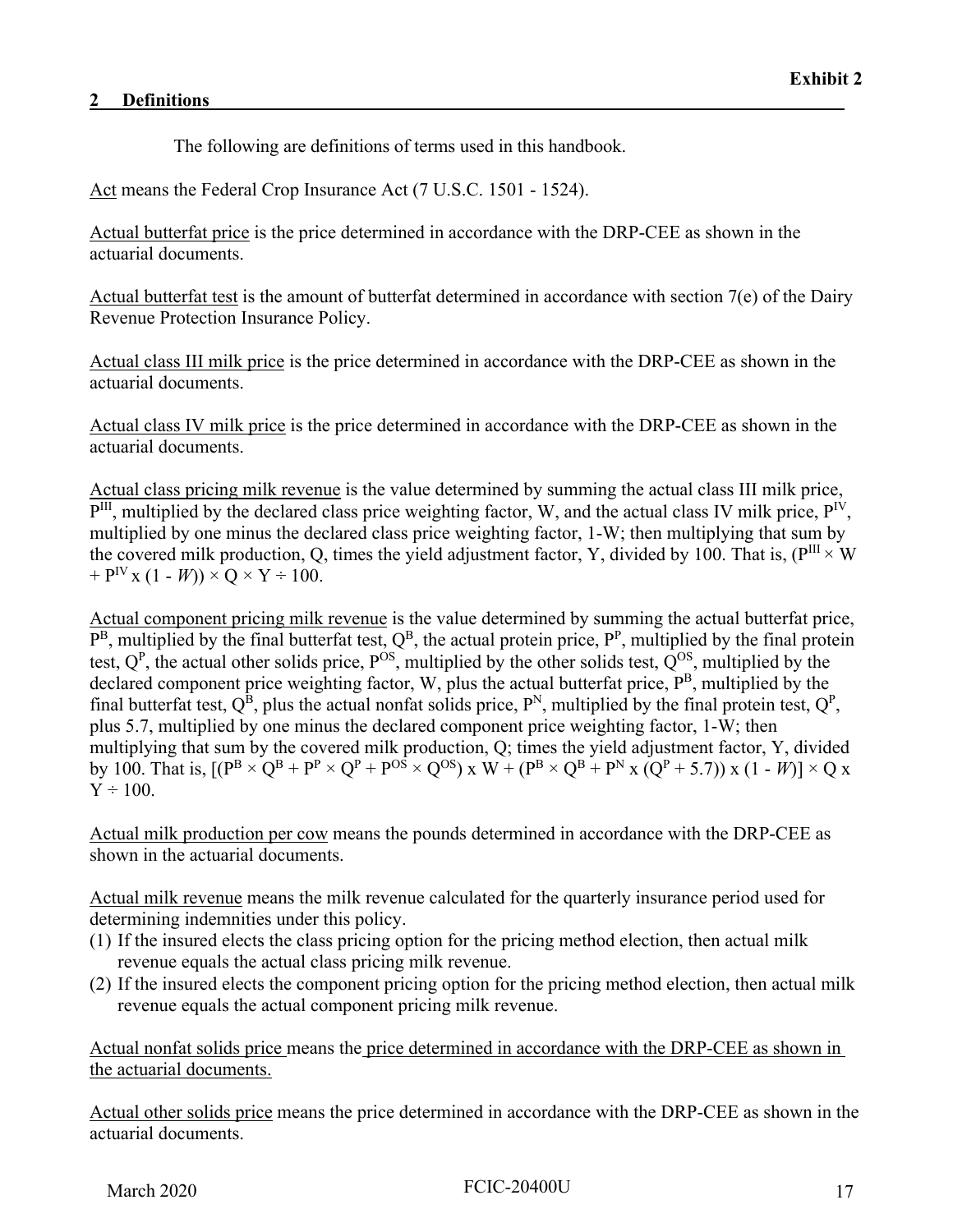Actual protein price means the price determined in accordance with the DRP-CEE as shown in the actuarial documents.

Actual protein test means the amount of protein determined in accordance with section 7(e) of the Dairy Revenue Protection Insurance Policy.

Actual share means the percentage interest in the insured milk at the time of sale unless the actual share is greater than the declared share, then the actual share will equal to the declared share.

Actuarial documents mean the information for the crop year which is available for public inspection in the agent's office and published on RMA's website which shows available crop insurance policies, coverage levels, information needed to determine amounts of insurance, prices, premium adjustment percentages, practices, particular types of the insurable crop, and other related information regarding crop insurance in the county.

AMS means the Agricultural Marketing Service of the USDA or a successor agency.

Application means the form required to be completed by the insured, containing all the information required in section 2 of the Dairy Revenue Policy and accepted by the AIP before insurance coverage will commence. Only one application is required per state and all the milk produced within a state is covered under this policy. A separate application is required to insure milk produced in another state.

Assignment of indemnity is a transfer of policy rights, made on our form, and effective when approved in writing by us in accordance with section 13 of the Dairy Revenue Protection Insurance Policy.

Beginning farmer or rancher is an individual who has not actively operated and managed a farm or ranch in any state, with an insurable interest in a crop or livestock as an owner-operator, landlord, tenant, or sharecropper for more than five crop years, as determined in accordance with FCIC procedures. Any crop year's insurable interest may, by election, be excluded if earned while under the age of 18, while in full-time military service of the United States, or while in post-secondary education, in accordance with FCIC procedures. A person other than an individual may be eligible for beginning farmer or rancher benefits if there is at least one individual substantial beneficial interest holder and all individual substantial beneficial interest holders qualify as a beginning farmer or rancher.

Business day means Monday through Friday unless the CME Dairy markets are closed for a scheduled holiday. In the case the CME Dairy markets are closed for a scheduled holiday the next business day will be based on the next day the CME Dairy markets reopens for trades.

Cancellation date means the calendar date specified in the actuarial documents on which coverage will automatically renew unless canceled in writing by either the insured or the AIP or terminated in accordance with the policy terms.

Class pricing option means a pricing method election made by the insured. If the insured elects this pricing option, the coverage and indemnities will be determined using the class III and class IV milk prices.

CME group means the Chicago Mercantile Exchange Group.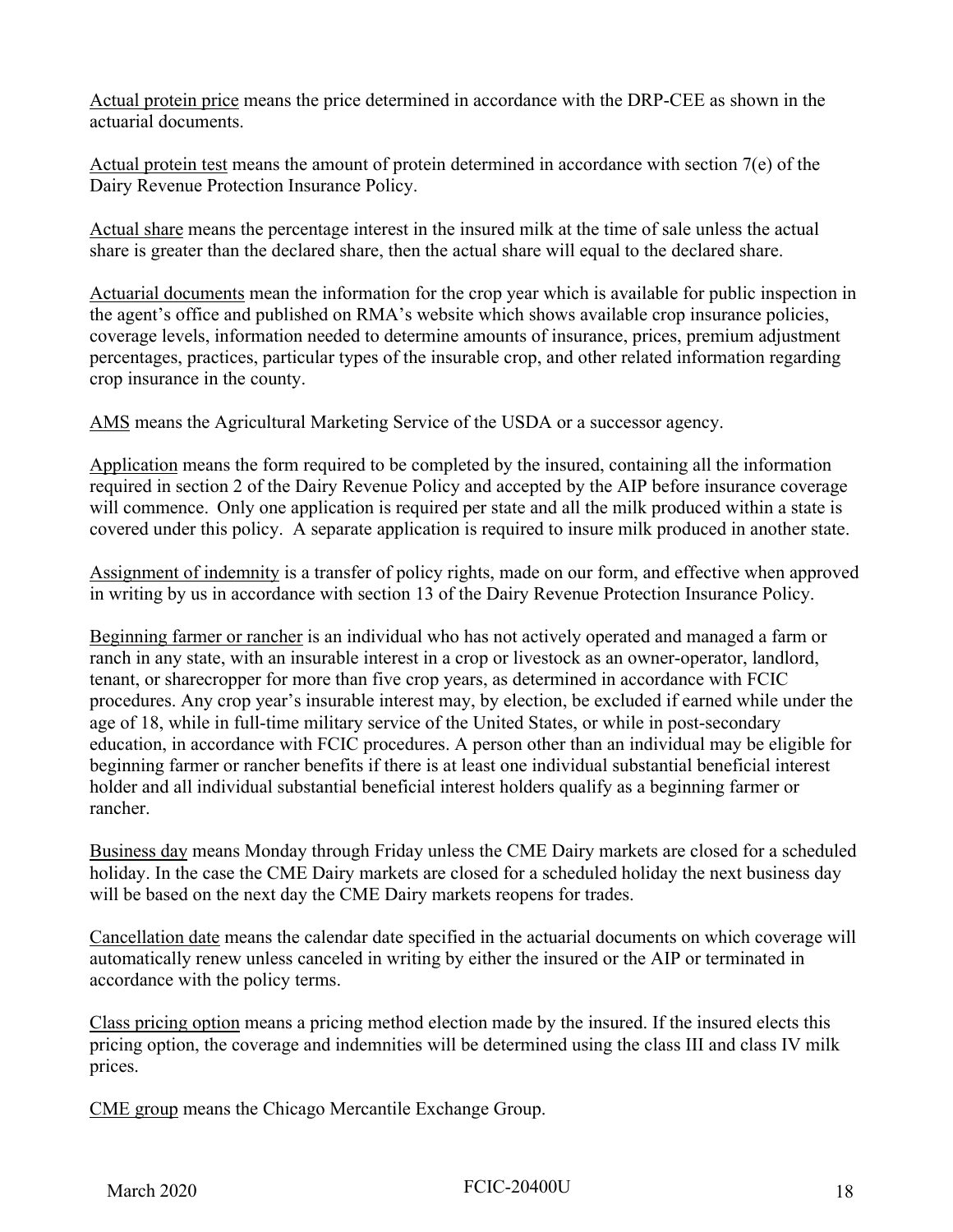Component pricing option means a pricing method election made by the insured. If the insured elects this option, the coverage and indemnities will be determined using component milk prices for butterfat, protein, other solids and nonfat solids.

Component Price Weighting Factor Restricted Value – A limitation determined in accordance with Section  $3(c)(1)(ii)(D)$ .

Contract change date means the calendar date contained in the actuarial documents, by which changes to the policy, if any, will be made available in accordance with section 20 of the Dairy Revenue Protection Insurance Policy.

County is any county, parish, or other political subdivision of a state shown on the accepted application where the milk storage tank of the dairy operation is physically located. If the dairy operation spans multiple counties within the state, then the application county will be the county elected by the insured as indicated on the application.

Coverage means the insurance provided by this policy against insured loss of revenue as shown on the summary of coverage.

Coverage level means the coverage level percentage chosen by the insured, used to determine the revenue guarantee.

Covered milk production means the amount of milk production determined in accordance with section 7(d) of the Dairy Revenue Protection Insurance Policy.

Crop year means the twelve-month period, beginning July 1 and ending the following June 30, which is designated by the calendar year in which it ends.

Dairy operation means a business commercially producing and marketing milk, produced from cows, as a single unit located in the United States. The dairy operation to be insured must be contained within one pooled production region.

Days means the Calendar days.

Declared butterfat test means the pounds of milkfat contained in 100 pounds of milk, as declared by the insured in accordance with section  $3(c)(1)(ii)(A)$  of the Dairy Revenue Protection Insurance Policy.

Declared class price weighting factor means a percentage value, chosen by the insured in accordance with Section  $3(c)(1)(i)$ , to be used for determining the actual and expected class pricing milk revenue. The declared class price weighting factor is the percentage of the Class III price used to determine the liability and is subtracted from 100% to arrive at the percentage of the Class IV price used to determine the liability.

Declared component price weighting factor means a percentage value, chosen by the insured in accordance with Section  $3(c)(1)(ii)(C)$  and (D), to be used for determining the actual and expected component pricing milk revenue. The declared component price weighting factor is the percentage of protein and other solids price used to determine the liability. The difference between 100% and component price weighting factor is the percentage of the nonfat solids price used to determine the liability. This value may be restricted in accordance with Section  $3(c)(1)(ii)(D)$ .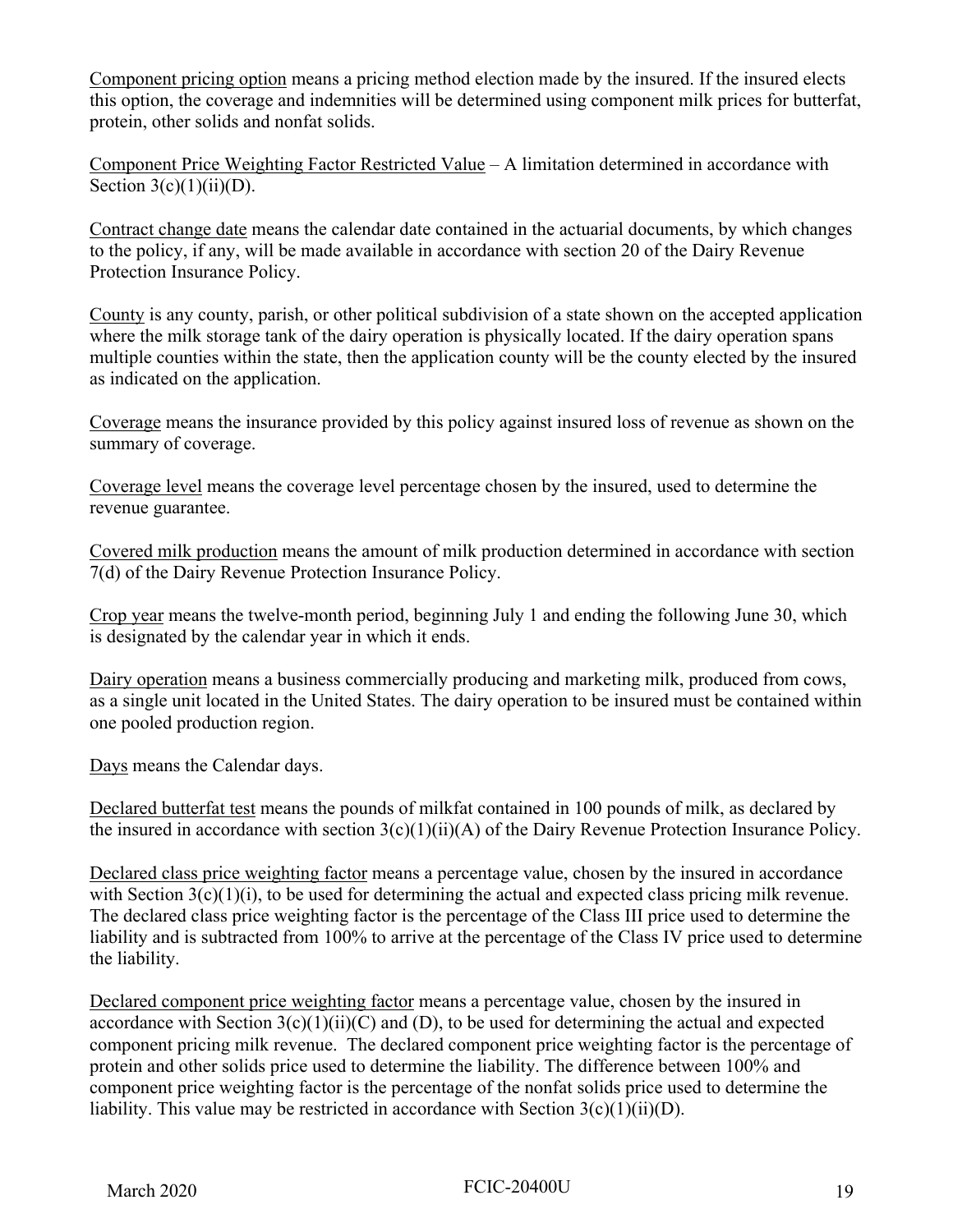Declared covered milk production means the pounds of milk production chosen by the insured to insure for that quarter under each quarterly coverage endorsement.

Declared protein test means the pounds of milk protein contained in 100 pounds of, as declared by the insured in accordance with section 3(c)(1)(ii)(B) of the Dairy Revenue Protection Insurance Policy.

Declared share means the percentage interest in the insured milk as an owner at the time insurance attaches and indicated on the quarterly coverage endorsement.

Delinquent debt has the same meaning as the term defined in 7 CFR part 400, subpart U.

DRP-CEE means the Dairy Revenue Protection Commodity Exchange Endorsement applicable for the crop year.

Effective date means the date coverage begins, as shown in the quarterly coverage endorsement. The effective date will always be the date the prices were published on the RMA website corresponding to the purchase date.

End of quarterly insurance period, date of means the date the insurance coverage provided by the quarterly coverage endorsement ceases.

Expected butterfat price means the price determined in accordance with the DRP-CEE as shown in the actuarial documents.

Expected class III milk price means the price determined in accordance with the DRP-CEE as shown in the actuarial documents.

Expected class IV milk price means the price determined in accordance with the DRP-CEE as shown in the actuarial documents.

Expected class pricing milk revenue means the value determined by summing the expected class III milk price,  $E(P^{III})$ , multiplied by the declared class price weighting factor, W, the expected class IV milk price,  $E(P<sup>IV</sup>)$ , multiplied by one minus the declared class price weighting factor, 1-W; then multiplying that sum by the declared covered milk production, Q; divided by 100. That is,  $((E(P^{III}) x)$ W) +  $E(P^{IV})$  x (1 - *W*))) × Q ÷ 100.

Expected component pricing milk revenue means the value determined by summing the expected butterfat price,  $E(P^B)$ , multiplied by the declared butterfat test,  $Q^B$ , the expected protein price,  $E(P^P)$ , multiplied by the declared protein test,  $Q^P$ , and the expected other solids price,  $E(P^{OS})$ , multiplied by the other solids test,  $Q^{OS}$ , multiplied by the declared component price weighting factor, W, plus the expected butterfat price,  $E(P^B)$ , multiplied by the declared butterfat test,  $Q^B$ , plus the expected nonfat solids price,  $E(P^N)$ , multiplied by the declared protein test,  $Q^P$ , plus 5.7, multiplied by one minus the declared component price weighting factor, 1-W; then multiplying that sum by the declared covered milk production, Q; divided by 100. That is,  $[(E(P^B) \times Q^B + E(P^P) \times Q^P + E(P^{OS}) \times Q^{OS}) \times W + (E(P^B) \times Q^{OS}) \times W]$  $\times Q^{B} + E(P^{N}) \times (Q^{P} + 5.7) \times (1 - W) \times Q \div 100.$ 

Expected milk production per cow means the pounds determined in accordance with the DRP-CEE as shown in the actuarial documents.

Expected nonfat solids price means the price determined in accordance with the DRP-CEE as shown in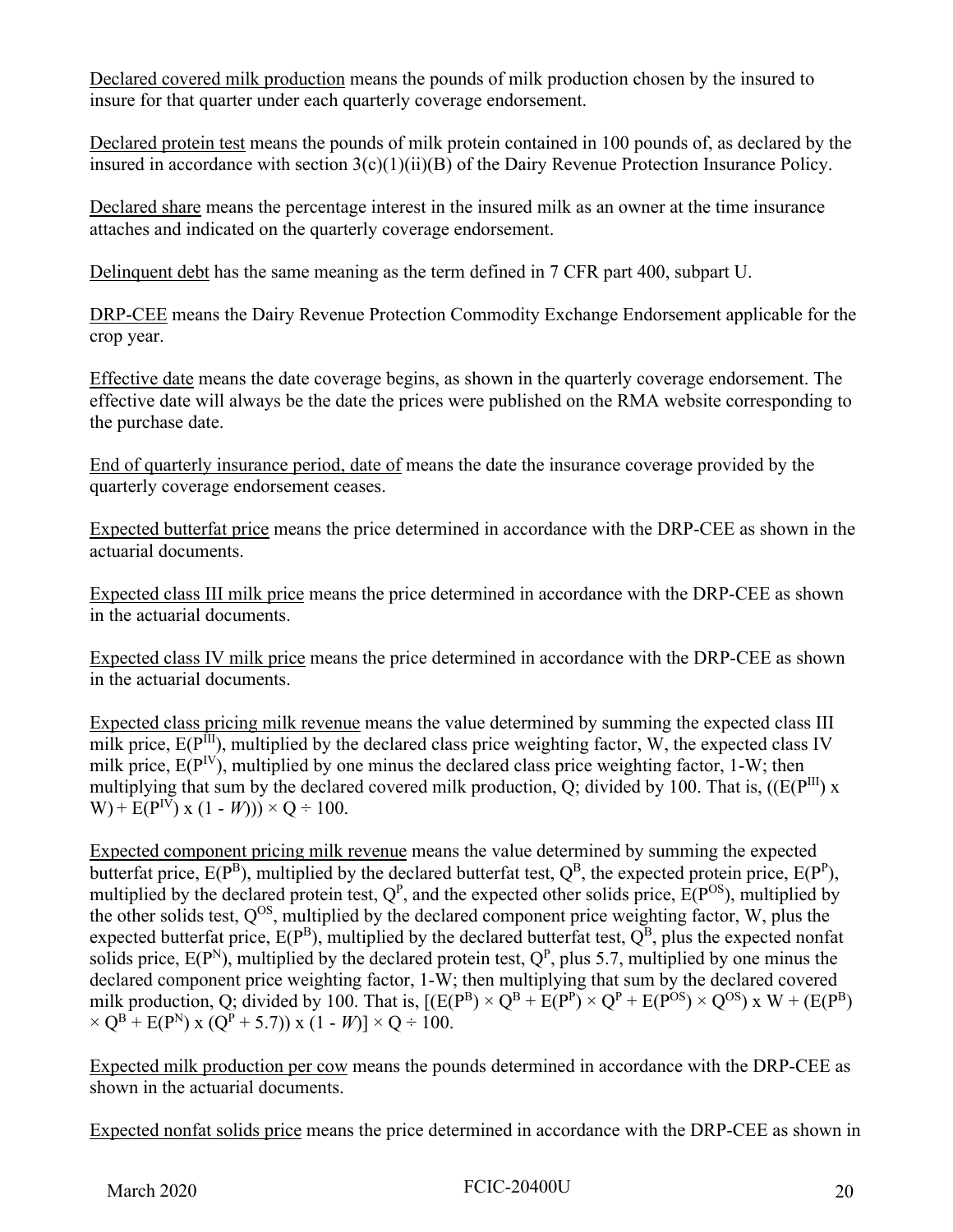the actuarial documents.

Expected other solids price means the price determined in accordance with the DRP-CEE as shown in the actuarial documents.

Expected protein price means the price determined in accordance with the DRP-CEE as shown in the actuarial documents.

Expected revenue guarantee means the milk revenue calculated for the quarterly insurance period used for determining coverage under this policy, calculated as:

(a) If the insured elects the class pricing option, then expected revenue guarantee equals the expected class pricing milk revenue times the coverage level.

(b) If the insured elects the component pricing option, then expected revenue guarantee equals the expected component pricing milk revenue times the coverage level.

FCIC means the Federal Crop Insurance Corporation, a wholly owned government corporation and agency within USDA.

Final butterfat test means the amount of butterfat determined in accordance with section 7(e) of the Dairy Revenue Protection Insurance Policy.

Final class pricing milk revenue means the value determined by summing the expected class III milk price,  $E(P^{III})$ , multiplied by the declared class price weighting factor, W, the expected class IV milk price,  $E(P^{IV})$ , multiplied by one minus the declared class price weighting factor, 1-W; then multiplying that sum by the covered milk production, Q; divided by 100. That is,  $(E(P^{III}) \times W + E(P^{IV}) \times (1 - W)) \times$  $Q \div 100$ .

Final component pricing milk revenue means the value determined by summing the expected butterfat price,  $E(P^B)$ , multiplied by the final butterfat test,  $Q^B$ , the expected protein price,  $E(P^P)$ , multiplied by the final protein test,  $Q^P$ , and the expected other solids price,  $E(P^{OS})$ , multiplied by the other solids test,  $Q^{OS}$ , multiplied by the declared component price weighting factor, W, plus the expected butterfat price,  $P^{B}$ , multiplied by the final butterfat test,  $Q^{B}$ , plus the expected nonfat solids price,  $P^{N}$ , multiplied by the final protein test,  $Q<sup>P</sup>$ , plus 5.7, multiplied by one minus the declared component price weighting factor, 1-W; then multiplying that sum by the covered milk production, Q; divided by 100. That is,  $[(P^{B} \times Q^{B})]$  $+ P^P \times Q^P + P^{OS} \times Q^{OS}$  x W + ( $P^B \times Q^B + P^N$  x ( $Q^P + 5.7$ )) x (1 - *W*)]  $\times Q \div 100$ .

Final protein test means the amount of protein determined in accordance with section 7(e) of the Dairy Revenue Protection Insurance Policy.

Final revenue guarantee means the milk revenue calculated for the quarterly insurance period used for determining indemnities under this policy, calculated as:

(a) If the class pricing option is elected, then the final revenue guarantee equals the final class pricing milk revenue times the coverage level.

(b) If the component pricing option is elected, then the final revenue guarantee equals the final component pricing milk revenue times the coverage level.

Insured means the named person as shown on the application accepted by the AIP. This term does not extend to any other person having a share or interest in the animals, such as a partnership, landlord, or any other person unless also specifically indicated on the application as the insured.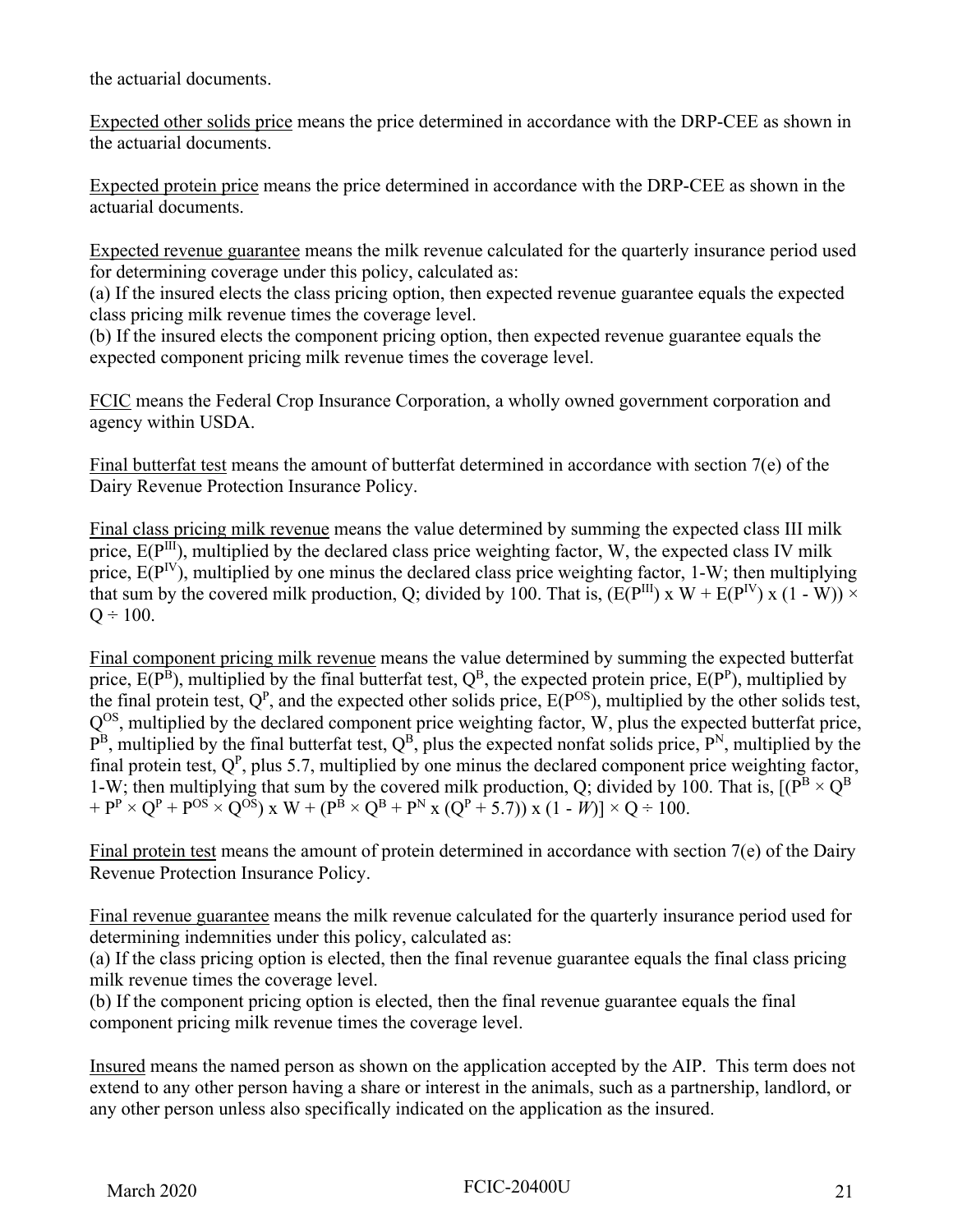Liability means the maximum amount payable under this policy for any given quarterly coverage endorsement. The liability equals the expected revenue guarantee x declared share x protection factor.

Limit movement means the maximum price change based on the CME group current daily price limit for milk or dairy commodity futures.

Limited resource farmer or rancher has the same meaning as the term defined by USDA at [https://lrftool.sc.egov.usda.gov/LRP\\_Definition.aspx](https://lrftool.sc.egov.usda.gov/LRP_Definition.aspx) or successor website.

Milk means the Grade A or Grade B milk produced from any species of domesticated mammal of the family Bovidae commonly grown for production of dairy products, also referred to as dairy cows.

Milk marketings means the total amount of milk sold by the insured dairy operation during the quarterly insurance period and for which the dairy operation has proof of sale.

Milk marketing records is a supporting document that provides the information required in section 3(d) of the Dairy Revenue Protection Insurance Policy.

Milk production worksheet means a report submitted by the insured on our form showing for each month the milk marketings and, if applicable the butterfat test and protein test during the months insured under this policy for the applicable quarterly coverage endorsements in accordance with section 3(d) of the Dairy Revenue Protection Insurance Policy.

NASS means the National Agricultural Statistics Service of the USDA.

Notice of probable loss means our notice to the insured of a probable loss on the insured milk.

Offset means the act of deducting one amount from another amount.

Other solids test means the pounds of other milk solids contained in 100 pounds of milk, fixed at 5.7 pounds.

Person means an individual, partnership, association, corporation, estate, trust, or other legal entity, and wherever applicable, a State or a political subdivision or agency of a State. "Person" does not include the United States Government or any agency thereof.

Policy means the agreement between the insured and the AIP to insure an agricultural commodity consisting of the accepted application, these provisions, the Special Provisions, the DRP-CEE, the quarterly coverage endorsement, the actuarial documents for the insured commodity and the applicable regulations published in 7 CFR chapter IV.

Pooled production region(s) means the states within a region, as specified in the DRP-CEE.

Premium means the amount the insured owes the AIP for coverage based on the liability during the quarter in accordance with section 5 of the Dairy Revenue Protection Insurance Policy.

Premium billing date means the earliest date upon which the insured will be billed for the quarterly insurance period selected on quarterly coverage endorsement. The premium billing date is contained in the actuarial documents.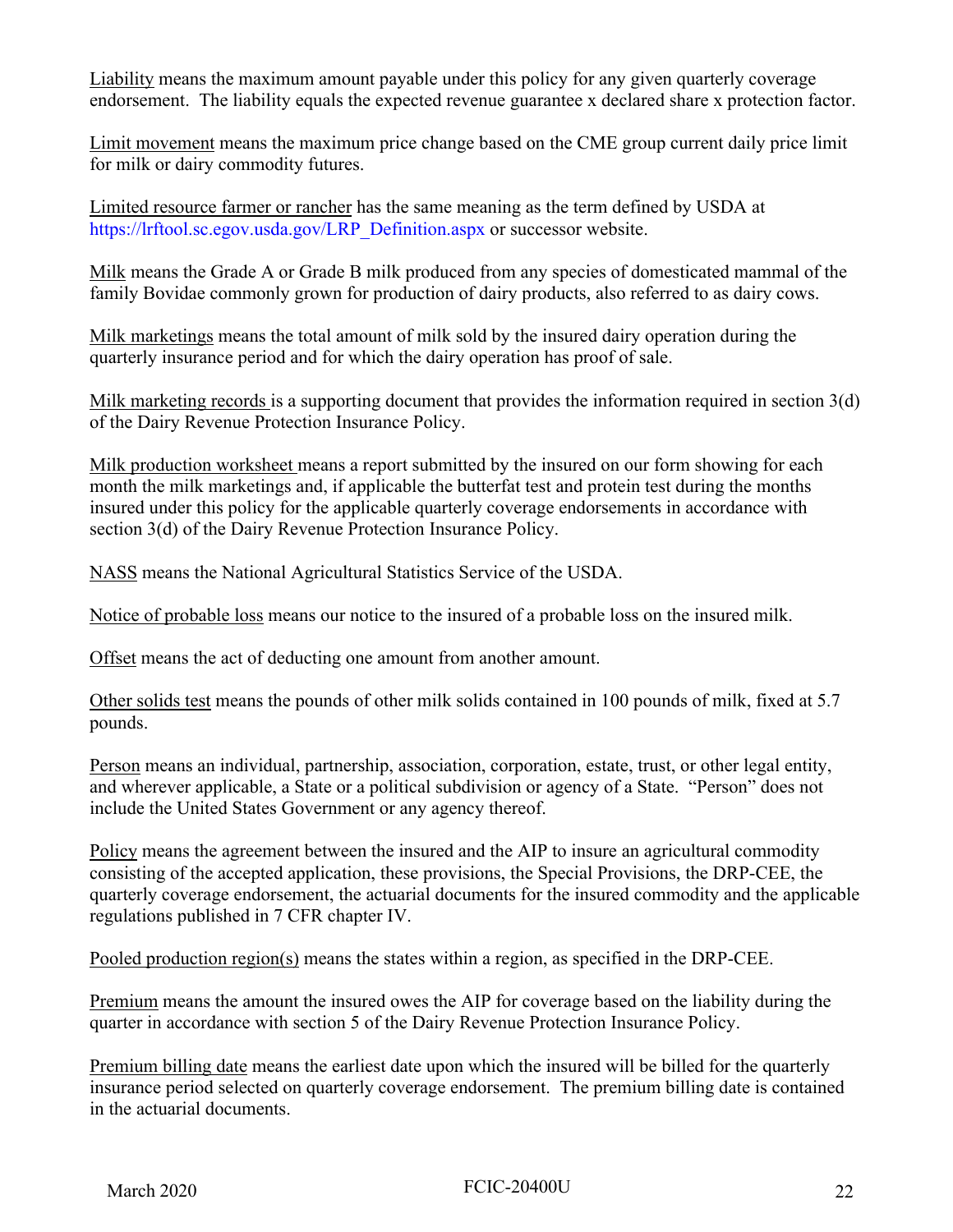Protection factor means a numeric value chosen by the insured for each type and practice in accordance with section  $3(c)(6)(i)$  of the Dairy Revenue Protection Insurance Policy.

Quarter means a three-month time period designated in the actuarial documents.

Quarterly coverage endorsement is an endorsement to the policy necessary to provide coverage that includes information about the quarterly insurance period and coverage options.

Quarterly Insurance period means the three-month period, corresponding to up to five of the eight quarters for which coverage is available under the quarterly coverage endorsement, designated in the summary of coverage to which this policy is applicable. For example: from July 1 to September 15 the practices 801 – 805 are available, from September 16 – December 16 the practices 802 – 806 are available and June 16 – June 30 the practices 805 – 808 are available. See the actuarial documents for additional detail on insurable quarterly insurance periods.

RMA means the Risk Management Agency, an agency within USDA.

RMA's website means a website hosted by RMA and located at<https://www.rma.usda.gov>/ or a successor website.

Sales closing date means the sales closing date is each day, in the specified sales timeframe, during which coverage is available for purchase.

Sales period means the period of time that begins when the coverage prices and rates are validated and ends at 9:00 AM Central time of the following business day in which the insured can purchase quarterly endorsements.

Sales period begin date is a date contained in the actuarial documents citing the first date coverage for a specific quarterly insurance period becomes available to be offered for the crop year.

Sales period end date is a date contained in the actuarial documents citing the last date coverage for a specified quarterly insurance period will be available to be offered for the crop year.

Share means the lesser of the percentage interest in the insured milk as an owner at the time insurance attaches or at the time of sale. Persons who lease or hold some other interest in the milk other than as an owner are not considered to have a share in the milk.

Special Provisions means the part of the policy that contains specific provisions of insurance for each insured crop that may vary by geographic area.

State means the state shown on the accepted application.

Substantial beneficial interest means an interest held by any person of at least ten percent in the insured (e.g., there are two partnerships that each have a 50 percent interest in the insured and each partnership is made up of two individuals, each with a 50 percent share in the partnership. In this case, each individual would be considered to have a 25 percent interest in the insured, and both the partnerships and the individuals would have a substantial beneficial interest in the insured. The spouses of the individuals would not be considered to have a substantial beneficial interest unless the spouse was one of the individuals that made up the partnership. However, if each partnership is made up of six individuals with equal interests, then each would only have an 8.33 percent interest in the insured and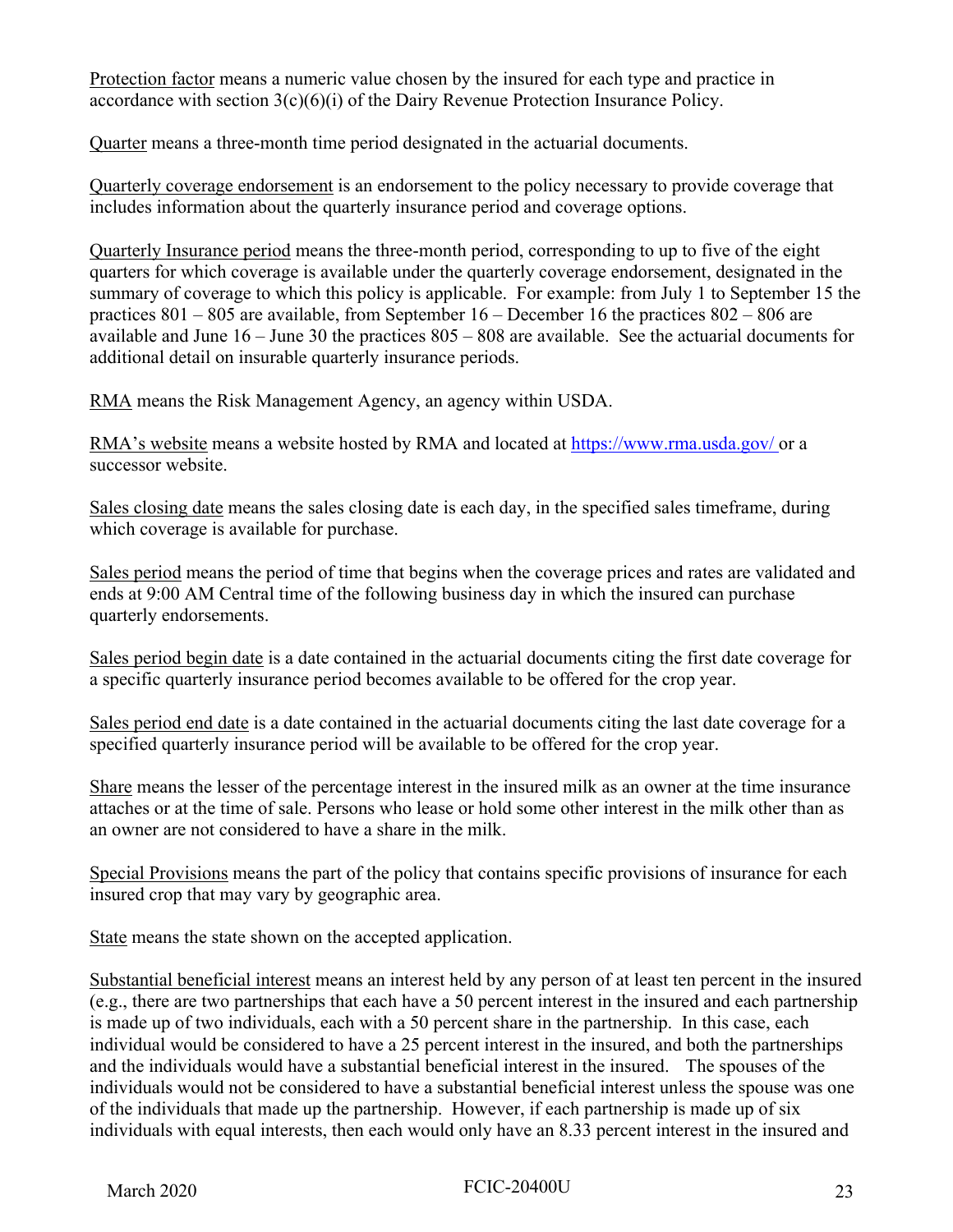although the partnership would still have a substantial beneficial interest in the insured, the individuals would not for the purposes of reporting in section 2). The spouse of any individual applicant or individual insured will be presumed to have a substantial beneficial interest in the applicant or insured unless the spouses can prove they are legally separated or otherwise legally separate under the applicable State dissolution of marriage laws. Any child of an individual applicant or individual insured will not be considered to have a substantial beneficial interest in the applicant or insured unless the child has a separate legal interest in such person.

Summary of coverage is our statement to the insured, based upon the quarterly coverage endorsement, specifying the quarterly insurance period, coverage options, liability and the premium.

Termination date means the calendar date contained in the actuarial documents upon which the insurance ceases to be in effect because of nonpayment of any amount due the AIP under the policy, including premium.

USDA means the United States Department of Agriculture.

Veteran Farmer or Rancher An individual who has served in the active military, naval, or air service in the Armed Forces, and was discharged or released under conditions other than dishonorable in the Armed Forces, and: has not operated a farm or ranch; has operated a farm or ranch for not more than five years; or is a veteran who has first obtained status as a veteran during the most recent five-year period. A person other than an individual may be eligible for veteran farmer or rancher benefits if there is at least one individual substantial beneficial interest holder and all substantial beneficial interest holders qualify as a veteran farmer or rancher, unless the substantial beneficial interest holder is a spouse. A spouse's veteran farmer or rancher status does not impact whether an individual is considered a veteran farmer or rancher.

Void is when the Policy is considered not to have existed for a crop year.

Yield adjustment factor is the factor determined by dividing actual milk production per cow by expected milk production per cow.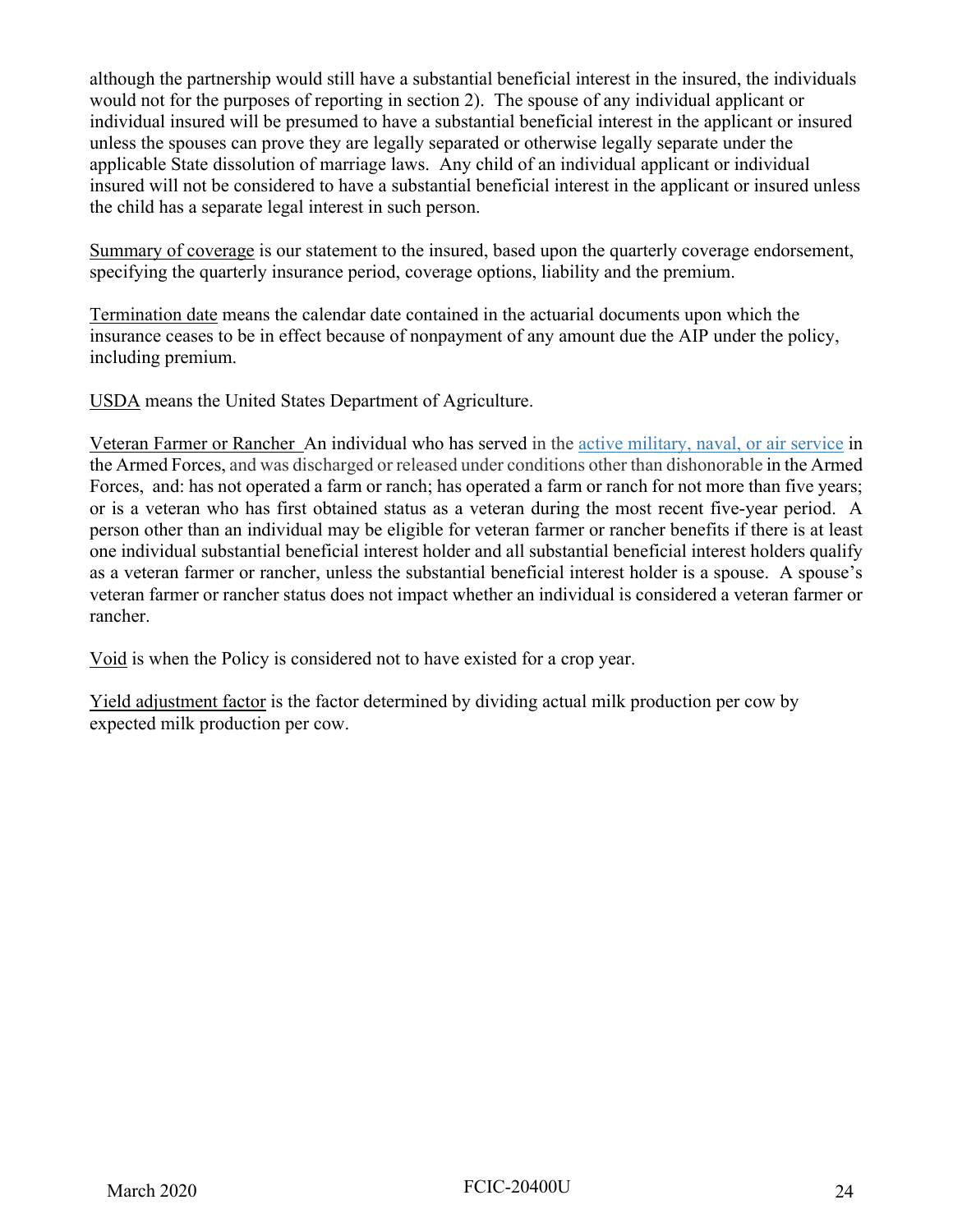#### **3 Dairy Revenue Protection Application Related Forms**

AIPs can use existing application-related forms for Dairy Revenue Protection. The elements required on application related forms for Dairy Revenue Protection are similar to such forms for other policies. The crop information items required on the application for Dairy Revenue Protection are effective crop year, state, county, crop and plan of insurance. Coverage level, price, etc. are not required on the application; these elements are part of the quarterly coverage endorsement form.

See DSSH, Exhibit 16 for application form standards.

See DSSH, Exhibit 19 for BFR application form standards.

See DSSH, Exhibit 20 for policy cancellation form standards.

See DSSH, Exhibit 21 for policy transfer/application form standards.

See DSSH, Exhibit 22 for policy change form standards.

See DSSH, Exhibit 23 for social security number and employer identification number reporting form standards.

See DSSH, Exhibit 26 for policy confirmation (policy declaration) form standards.

See DSSH, Exhibit 27 for power of attorney form standards.

See DSSH, Exhibit 28 for assignment of indemnity form standards.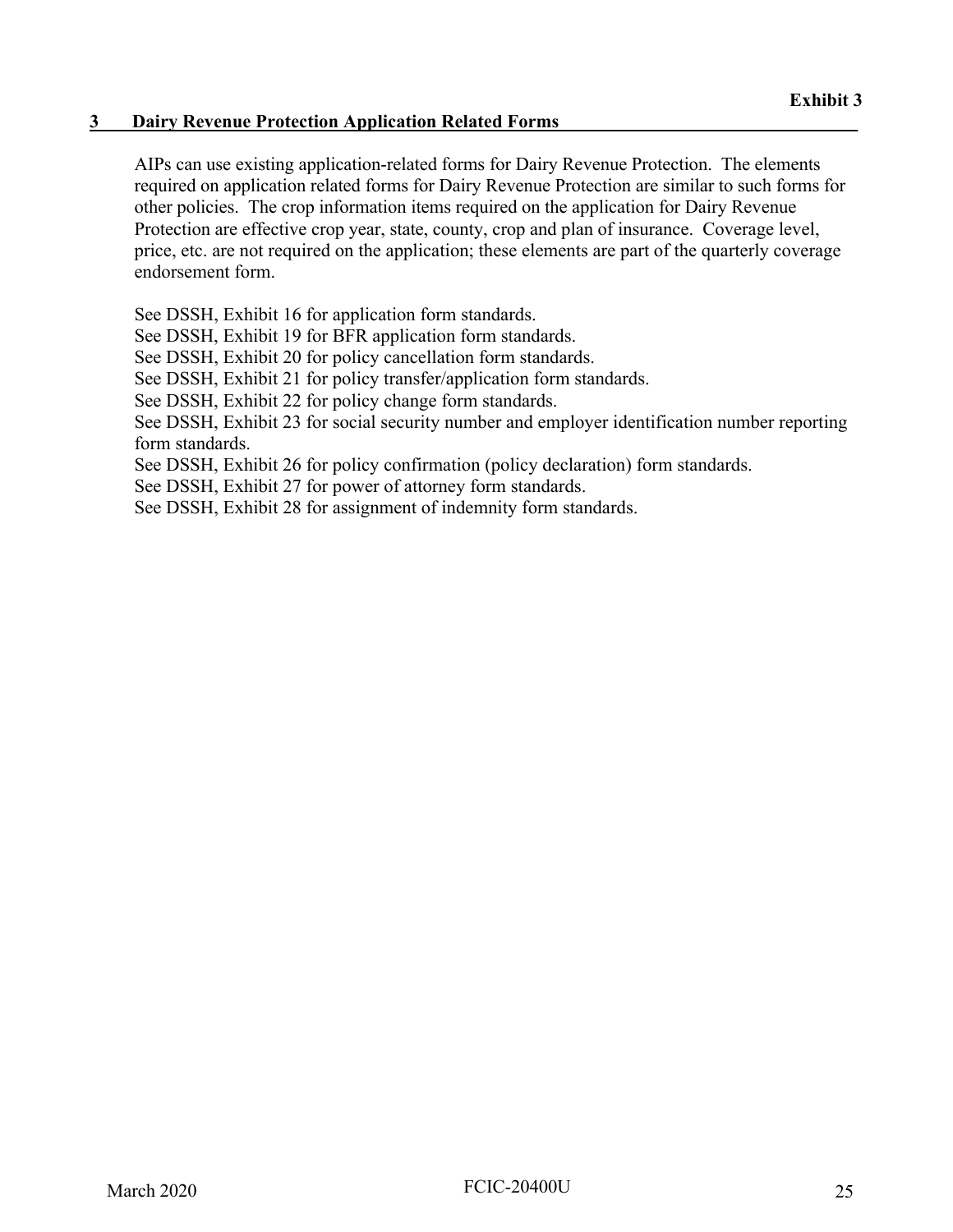#### **4 Transfer of Coverage and Right to an Indemnity\_\_\_\_\_\_\_\_\_\_\_\_\_\_\_\_\_\_\_\_\_\_\_\_\_\_\_\_\_\_\_\_\_\_\_\_\_**

Use a Transfer of Coverage and Right to an Indemnity to transfer insurance coverage and the right to any subsequent indemnity from one insured person to another person. The transfer is used when a transfer of part or all of the ownership/share of the insured milk revenue occurs during the crop year. A transfer is allowed at an individual Quarterly Coverage Endorsement level (e.g., for a single type and practice in a given crop year). See the GSH for additional coverage transfer procedural details.

| 1                | <b>Transferor Information</b>                                                                                                                                                |             |
|------------------|------------------------------------------------------------------------------------------------------------------------------------------------------------------------------|-------------|
| $\mathbf{A}$     | "Transferor's Name"                                                                                                                                                          | Substantive |
| B                | "Transferor's Street and/or Mailing Address"                                                                                                                                 | Substantive |
| $\mathbf C$      | "City and State"                                                                                                                                                             | Substantive |
| D                | "Zip Code"                                                                                                                                                                   | Substantive |
| E                | "Policy Number"                                                                                                                                                              | Substantive |
| $\boldsymbol{2}$ | <b>Crop Information</b>                                                                                                                                                      |             |
| $\mathbf{A}$     | "Crop(s)"                                                                                                                                                                    | Substantive |
| B                | "Crop Year"                                                                                                                                                                  | Substantive |
| $\mathbf C$      | "Type"                                                                                                                                                                       | Substantive |
| D                | "Practice"                                                                                                                                                                   | Substantive |
| E                | "Is the entire insured milk revenue and the entire insured share on the listed type and<br>practice being transferred? Yes $\Box$ No $\Box$ "                                |             |
|                  | Note: Statement "(1)" below may be used alone. If both statements are used the form<br>should indicate "Check one of the boxes".                                             | Substantive |
| $\mathbf F$      | $\Box$ Make check payable jointly to insured and transferee(s). Check will be mailed<br>``(1)<br>to the insured's address (unless an assignment of indemnity is on file); or |             |
|                  | $\Box$ Make checks payable to transferee(s) only. Check will be mailed to address<br>(2)<br>shown in 3B."                                                                    |             |
| $\mathbf{3}$     | <b>Transferee Information</b>                                                                                                                                                |             |
| $\mathbf{A}$     | "Transferee's Name"                                                                                                                                                          | Substantive |
| B                | "Transferee's Street and/or Mailing Address"                                                                                                                                 | Substantive |
| $\mathbf C$      | "City and State"                                                                                                                                                             | Substantive |
| D                | "Zip Code"                                                                                                                                                                   | Substantive |
| E                | "Policy Number"                                                                                                                                                              | Substantive |
| F                | "Transferee's Identification Number"                                                                                                                                         | Substantive |
| G                | "Transferee's Identification Number Type"                                                                                                                                    | Substantive |
| $\bf H$          | "Person Type"                                                                                                                                                                | Substantive |
| I                | "Share Transferred"                                                                                                                                                          | Substantive |
| $\bf J$          | "Effective Date of Transfer"                                                                                                                                                 | Substantive |
| $\mathbf K$      | "Nature of Transfer"                                                                                                                                                         | Substantive |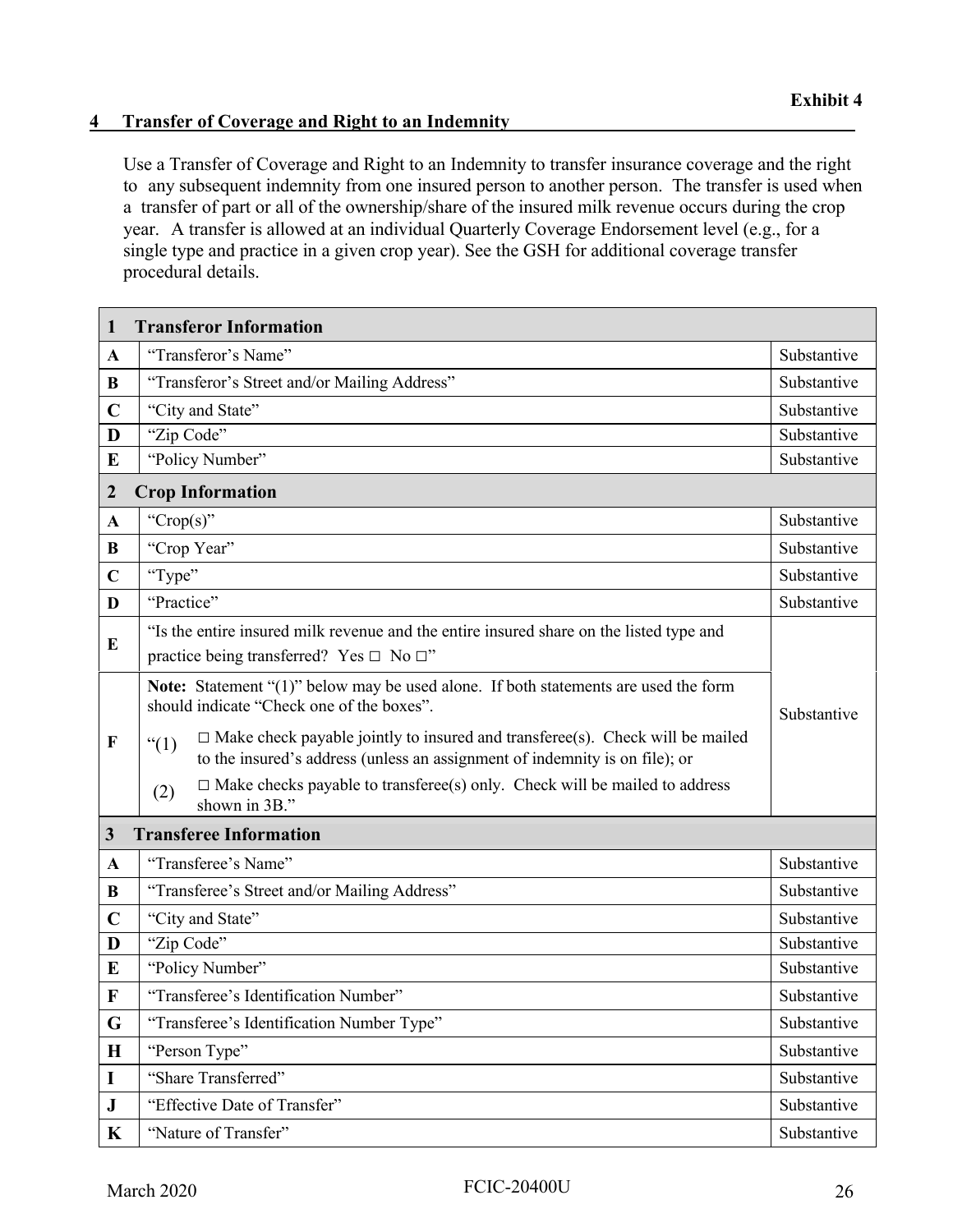## **Transfer of Coverage and Right to an Indemnity (Continued)\_\_\_\_\_\_\_\_\_\_\_\_\_\_\_\_\_\_\_\_\_\_\_\_\_\_\_**

| $\overline{\mathbf{4}}$ | <b>Terms and Conditions</b>                                                                                                                                                                                                                                                                                                                            |                                                                    |             |
|-------------------------|--------------------------------------------------------------------------------------------------------------------------------------------------------------------------------------------------------------------------------------------------------------------------------------------------------------------------------------------------------|--------------------------------------------------------------------|-------------|
|                         | "Acceptance by the Approved Insurance Provider of the above-described transfer shall<br>transfer the insured's right to an indemnity to the above-named transferee subject to:"                                                                                                                                                                        |                                                                    |             |
| A                       | "Receipt by the Approved Insurance Provider of satisfactory evidence that said<br>transfer occurred before the end of the calendar date for the end of insurance<br>period for the type and practice being transferred, as determined by the<br>Approved Insurance Provider."                                                                          |                                                                    | Substantive |
|                         | "The terms of the above-identified insurance contract, including any outstanding<br>(1)<br>assignment of indemnity made by the transferor prior to the date of transfer."                                                                                                                                                                              |                                                                    |             |
|                         | "All other terms and provisions set forth herein."<br>(2)                                                                                                                                                                                                                                                                                              |                                                                    |             |
| B                       | "The Approved Insurance Provider shall not be liable for any more indemnity than<br>existed before the transfer occurred."                                                                                                                                                                                                                             |                                                                    | Substantive |
| $\mathbf C$             | "The insurance policy of the transferor covers the share hereby transferred only to the<br>end of the insurance period for the current crop year."                                                                                                                                                                                                     |                                                                    | Substantive |
| D                       | "The "Transferee" and the "Transferor" shall be jointly and severally liable for any<br>unpaid premium earned for the current crop year on the milk revenue and share<br>transferred. The premium for the type and practice has been paid: Yes $\Box$ No $\Box$ "                                                                                      |                                                                    | Substantive |
| E                       | "Total premium on this type and practice"                                                                                                                                                                                                                                                                                                              |                                                                    | Substantive |
| F                       | "Premium on type and practice transferred"                                                                                                                                                                                                                                                                                                             |                                                                    | Substantive |
| G                       | "Premium on retained type and practice"                                                                                                                                                                                                                                                                                                                |                                                                    | Substantive |
| $\mathbf H$             | "Premium paid with transfer"                                                                                                                                                                                                                                                                                                                           |                                                                    | Substantive |
| 5                       | <b>Required Statements</b>                                                                                                                                                                                                                                                                                                                             |                                                                    |             |
| A                       | "I, [INSERT TRANSFEREE'S NAME], the Transferee,<br>understand that all billing statements and due process letters will<br>only be issued to [INSERT TRANSFEROR'S NAME], the<br>Transferor. Any unpaid premium on the termination date of the<br>policy will make both the transferee and the transferor ineligible<br>for the crop insurance program." | Note: This<br>statement must<br>appear above the<br>signature line | Substantive |
| B                       | <b>Certification Statement</b>                                                                                                                                                                                                                                                                                                                         | See DSSH, Exhibit 2                                                | Substantive |
| $\mathbf C$             | Privacy Act Statement                                                                                                                                                                                                                                                                                                                                  | See DSSH, Exhibit 3                                                | Substantive |
| D                       | Nondiscrimination Policy Statement                                                                                                                                                                                                                                                                                                                     | See DSSH, Exhibit 4                                                | Substantive |
| 6                       | <b>Required Signatures</b>                                                                                                                                                                                                                                                                                                                             |                                                                    |             |
| $\mathbf A$             | "Transferor's Printed Name, Signature and Date"                                                                                                                                                                                                                                                                                                        |                                                                    | Substantive |
| B                       | "Transferee's Printed Name, Signature and Date"                                                                                                                                                                                                                                                                                                        |                                                                    | Substantive |
| $\mathbf C$             | "Agent's Printed Name, Signature, Code Number and Date"                                                                                                                                                                                                                                                                                                |                                                                    | Substantive |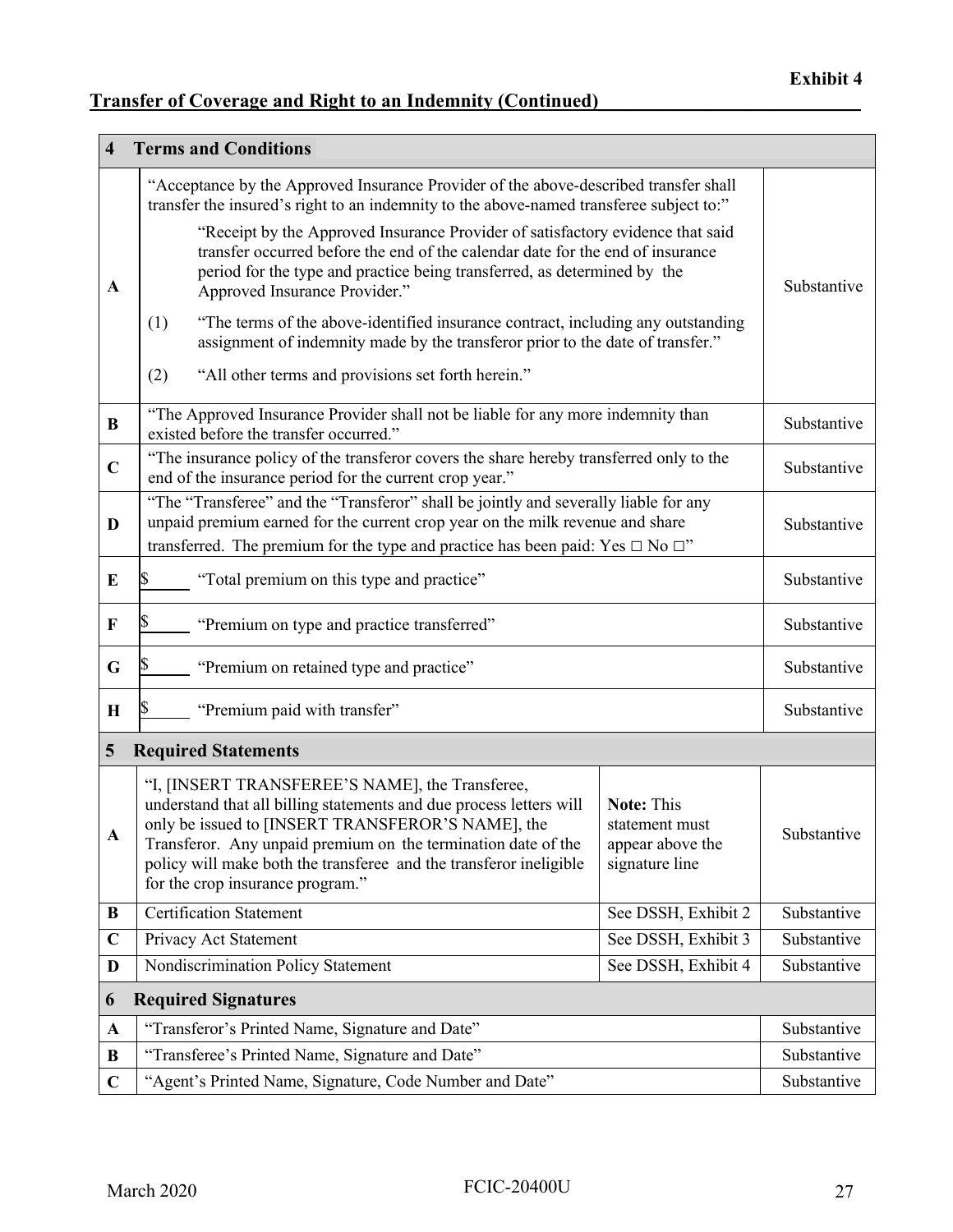#### **5 Summary of Coverage (Schedule of Insurance) \_\_\_\_\_\_\_\_\_\_\_\_\_\_\_\_\_\_\_\_\_\_\_\_\_\_\_\_\_\_\_\_\_\_\_\_\_**

This form is issued to the insured after the quarterly coverage endorsement has been accepted and the AIP has calculated the associated premium and liability. The AIP has the election of titling this form either the summary of coverage or the schedule of insurance. An updated summary of coverage or schedule of insurance should be issued each time an additional quarterly coverage endorsement is executed for the crop year.

| $\mathbf{1}$     | <b>Insured Information</b>                         |                                                                             |                 |
|------------------|----------------------------------------------------|-----------------------------------------------------------------------------|-----------------|
| $\mathbf{A}$     | "Insured's Name"                                   |                                                                             | Substantive     |
| B                | "Street and/or Mailing Address"                    |                                                                             | Substantive     |
| $\overline{C}$   | "City and State"                                   |                                                                             | Substantive     |
| D                | "Zip Code"                                         |                                                                             | Substantive     |
| E                | "Insured's Telephone Number"                       |                                                                             | Substantive     |
| $\mathbf{F}$     | "Policy Number"                                    |                                                                             | Substantive     |
| G                | "Identification Number"                            |                                                                             | Substantive     |
| H                | "Identification Number Type"                       |                                                                             | Substantive     |
| I                | "Person Type"                                      |                                                                             | Substantive     |
| ${\bf J}$        | "SBI's Name"                                       |                                                                             | Substantive     |
| $\mathbf K$      | "SBI's Identification Number"                      | Note: If the Policy Confirmation<br>(Declaration) is sent every year to the | Substantive     |
| L                | "SBI's Identification Number Type"                 | insured; then this item is non-                                             | Substantive     |
| M                | "SBI Person Type"                                  | substantive.                                                                | Substantive     |
|                  |                                                    |                                                                             |                 |
| $\boldsymbol{2}$ | <b>Crop Information</b>                            |                                                                             |                 |
| A                | "Plan of Insurance"                                |                                                                             | Substantive     |
| $\bf{B}$         | "State and County"                                 |                                                                             | Substantive     |
| $\overline{C}$   | "Effective Crop Year"                              |                                                                             | Substantive     |
| D                | "Effective Date"                                   |                                                                             | Substantive     |
| E                | "Crop Insured"                                     |                                                                             | Substantive     |
| $\mathbf F$      | "Type"                                             |                                                                             | Substantive     |
| G                | "Practice"                                         |                                                                             | Substantive     |
| $\mathbf H$      | "Practice Months and Year" Example: Jan - Mar 2021 |                                                                             | Non-Substantive |
| I                | "Declared Covered Milk Production"                 |                                                                             | Substantive     |
| ${\bf J}$        | "Coverage Level"                                   |                                                                             | Substantive     |
| $\mathbf K$      | "Expected Revenue Guarantee"                       |                                                                             | Substantive     |
| L                | "Protection Factor"                                |                                                                             | Substantive     |
| M                | "Declared Share"                                   |                                                                             | Substantive     |
| N                | "Liability"<br>"Insured's Premium"                 |                                                                             | Substantive     |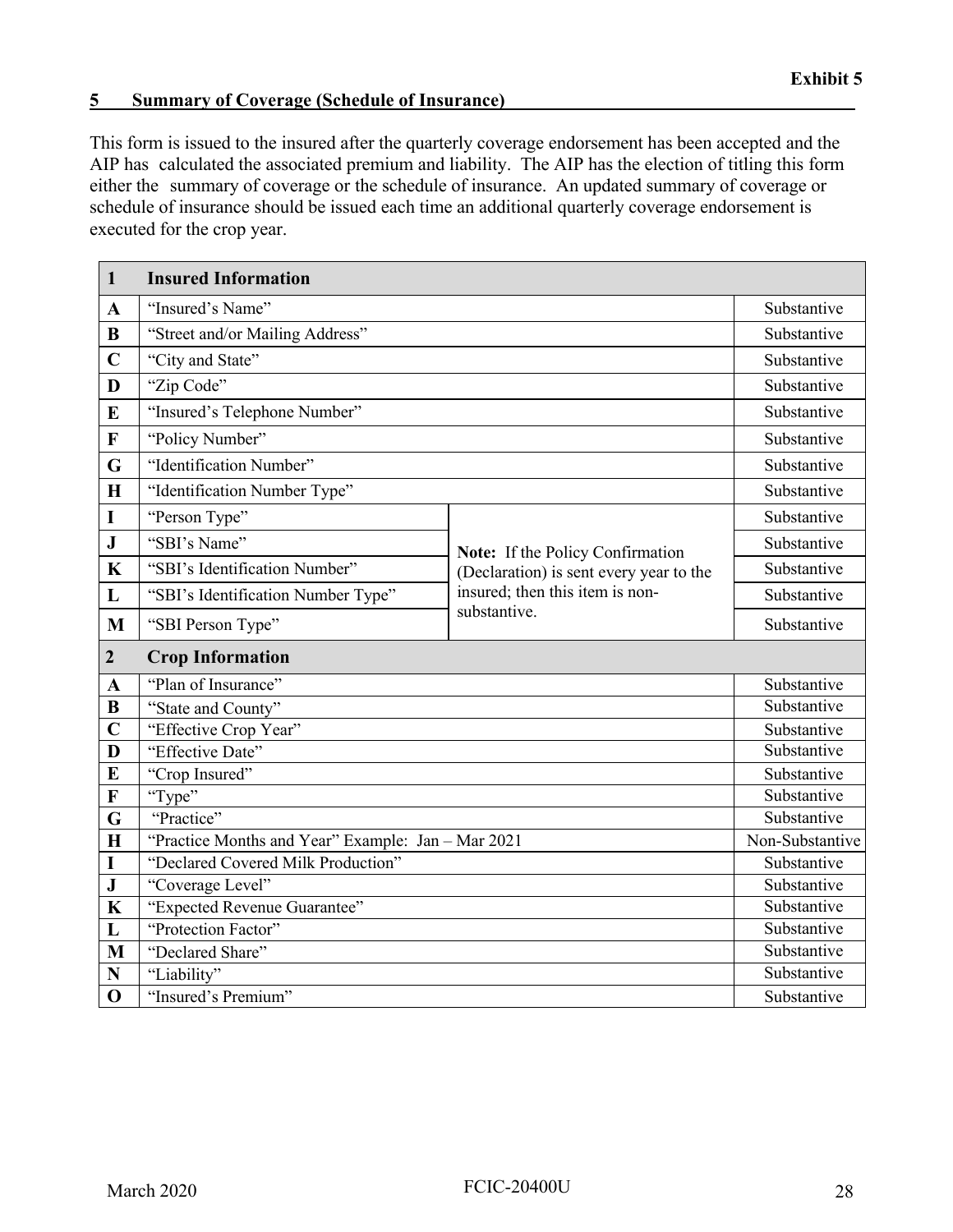### **Summary of Coverage (Schedule of Insurance), (Continued)**

| $\mathbf{3}$            | <b>Agent Information</b>                                                                                                                                                                                                                                                                                                                                                                                                                                                                                                                                                                                                                                                                                |             |
|-------------------------|---------------------------------------------------------------------------------------------------------------------------------------------------------------------------------------------------------------------------------------------------------------------------------------------------------------------------------------------------------------------------------------------------------------------------------------------------------------------------------------------------------------------------------------------------------------------------------------------------------------------------------------------------------------------------------------------------------|-------------|
| A                       | "Agent's Name"                                                                                                                                                                                                                                                                                                                                                                                                                                                                                                                                                                                                                                                                                          | Substantive |
| $\bf{B}$                | "Agent's Street and/or Mailing Address"                                                                                                                                                                                                                                                                                                                                                                                                                                                                                                                                                                                                                                                                 | Substantive |
| $\mathbf C$             | "Agent's City and State"                                                                                                                                                                                                                                                                                                                                                                                                                                                                                                                                                                                                                                                                                | Substantive |
| D                       | "Agent's Zip Code"                                                                                                                                                                                                                                                                                                                                                                                                                                                                                                                                                                                                                                                                                      | Substantive |
| E                       | "Agent's Code Number"                                                                                                                                                                                                                                                                                                                                                                                                                                                                                                                                                                                                                                                                                   | Substantive |
| $\mathbf F$             | "Agent's Telephone Number"                                                                                                                                                                                                                                                                                                                                                                                                                                                                                                                                                                                                                                                                              | Substantive |
| $\overline{\mathbf{4}}$ | <b>Other Information</b>                                                                                                                                                                                                                                                                                                                                                                                                                                                                                                                                                                                                                                                                                |             |
| A                       | The AIP shall display the A&O subsidy amount based on the full 2.3 percent reduction,<br>but shall include a footnote stating the following:<br>"*Note: This amount may increase by 1.15 percent of net book premium (except for<br>area plans of insurance) if the loss ratio in the State exceeds 1.20 or may otherwise<br>change if required by the Standard Reinsurance Agreement. However, the amount of<br>premium you are required to pay will not change."<br>Alternatively, the actual dollar amount that is the difference between the 2.3 percent<br>reduction and the 1.15 percent reduction may be substituted for the phrase "1.15<br>percent of net book premium" in the above footnote. | Substantive |
| B                       | "Date Issued"                                                                                                                                                                                                                                                                                                                                                                                                                                                                                                                                                                                                                                                                                           | Substantive |
| $\mathbf C$             | "Amount of Subsidy Paid by RMA"                                                                                                                                                                                                                                                                                                                                                                                                                                                                                                                                                                                                                                                                         | Substantive |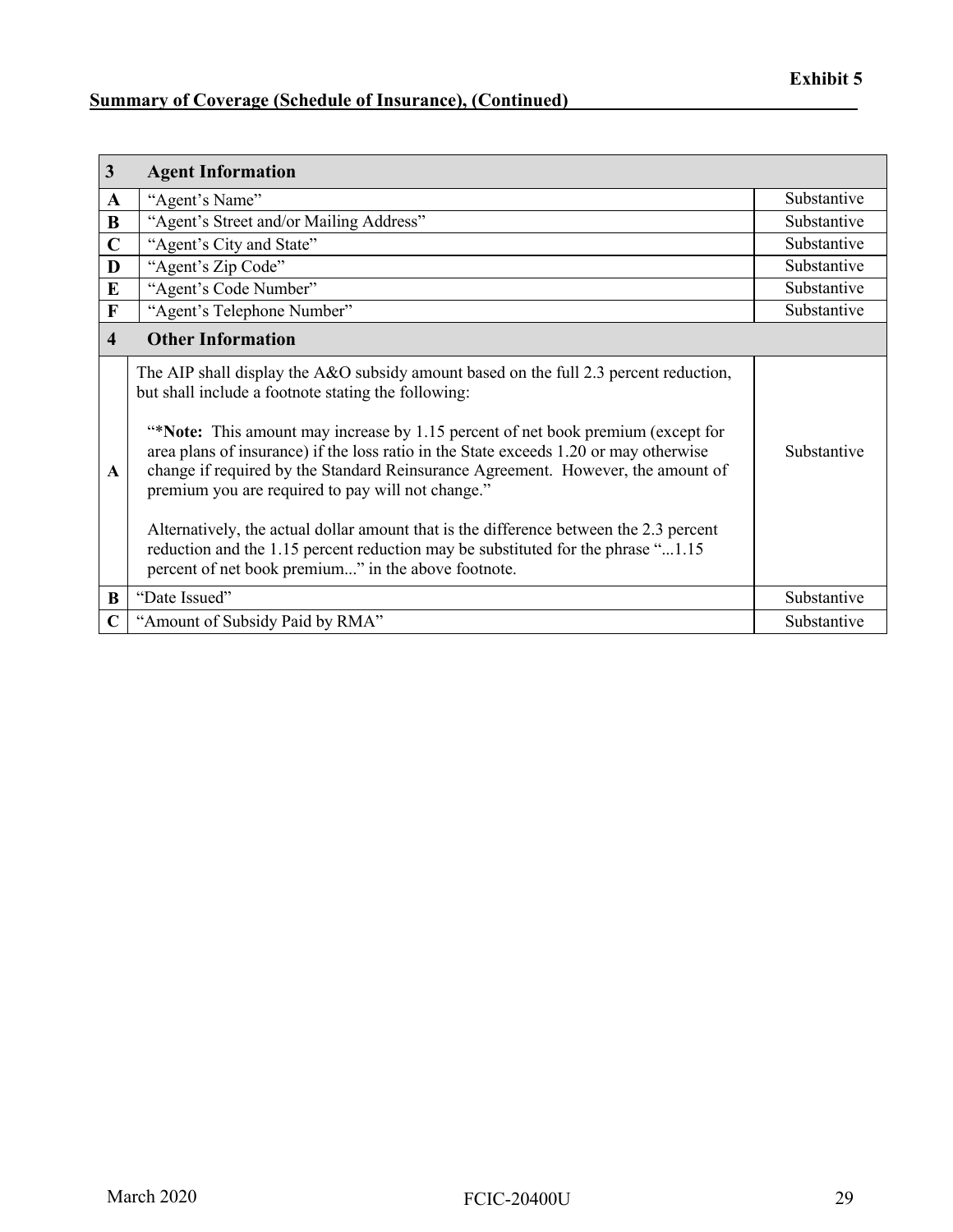The quarterly coverage endorsement is required to determine the declared covered milk production, coverage level, type, practice, liability, premium, and the declared share at the time insurance attaches. The standards below represent all quarterly coverage endorsement data elements to establish coverage according to the Dairy Revenue Protection policy. The calculations on this endorsement are Non-Substantive but if performed, should be performed in accordance with the rules published in the corresponding PASS records. In accordance with the DRP Insurance Policy definition of "sales period," this form must be signed by 9:00 a.m. Central time the next business day after the sales period begins.

| $\mathbf{1}$     | <b>Insured Information</b>                                                                 |                 |
|------------------|--------------------------------------------------------------------------------------------|-----------------|
| $\mathbf A$      | "Insured's Name"                                                                           | Substantive     |
| B                | "Insured's Authorized Representative"                                                      | Substantive     |
| $\mathbf C$      | "Street and/or Mailing Address"                                                            | Substantive     |
| D                | "City and State"                                                                           | Substantive     |
| E                | "Zip Code"                                                                                 | Substantive     |
| $\mathbf F$      | "Insured's Telephone Number"                                                               | Substantive     |
| G                | "Policy Number"                                                                            | Substantive     |
| $\mathbf H$      | "Identification Number"                                                                    | Substantive     |
| $\mathbf I$      |                                                                                            | Substantive     |
|                  | "Identification Number Type"                                                               |                 |
| ${\bf J}$        | "Person Type"                                                                              | Substantive     |
| $\mathbf K$      | "Spouse's Name"                                                                            | Substantive     |
| L                | "Spouse's Identification Number"                                                           | Substantive     |
| $\boldsymbol{2}$ | <b>Crop Information</b>                                                                    |                 |
| $\mathbf A$      | "Crop Year"                                                                                | Substantive     |
| B                | "Crop"                                                                                     | Substantive     |
| $\overline{C}$   | "State and County"                                                                         | Substantive     |
| D                | "Plan of Insurance"                                                                        | Substantive     |
| $\bf{E}$         | "Remarks"                                                                                  | Substantive     |
| $\mathbf{3}$     | Class Pricing Option (This section is Non-Substantive if Component Pricing Option Elected) |                 |
| $\mathbf{A}$     | "Type"                                                                                     | Substantive     |
| $\bf{B}$         | "Practice"                                                                                 | Substantive     |
| $\mathbf C$      | "Effective Date"                                                                           | Substantive     |
| D                | "Expected Class III Price per cwt"                                                         | Substantive     |
| E                | "Declared Class Price Weighting Factor"                                                    | Substantive     |
| F                | "Calculated Class III Price per cwt"                                                       | Non-Substantive |
| G                | "Expected Class IV Price per cwt"                                                          | Substantive     |
| $\mathbf H$      | "1 minus Declared Class Price Weighting Factor"                                            | Non-Substantive |
| 1                | "Calculated Class IV Price per cwt"                                                        | Non-Substantive |
| ${\bf J}$        | "Total Price per cwt"                                                                      | Non-Substantive |
| $\bf K$          | "Declared Covered Milk Production" "Enter in Pounds"                                       | Substantive     |
| L                | "Expected Class Pricing Milk Revenue"                                                      | Non-Substantive |
| M                | "Coverage Level"                                                                           | Substantive     |
| ${\bf N}$        | "Expected Revenue Guarantee"                                                               | Non-Substantive |
| $\mathbf 0$      | "Protection Factor"                                                                        | Substantive     |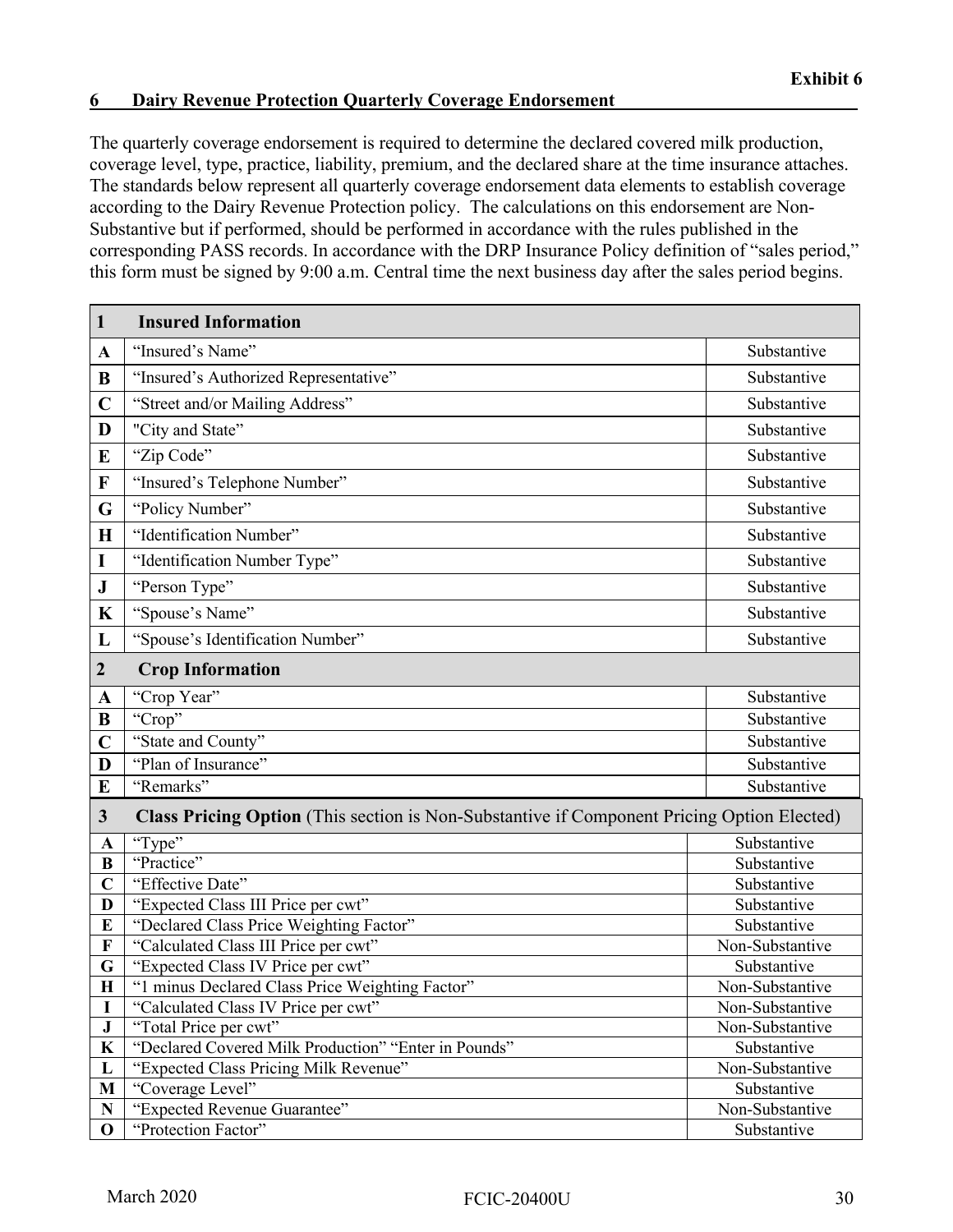| ${\bf P}$               | "Declared Share"                                                                                         |                      | Substantive     |
|-------------------------|----------------------------------------------------------------------------------------------------------|----------------------|-----------------|
| Q                       | "Name of Other Person(s) Sharing in the Crop"                                                            |                      | Non-Substantive |
| $\bf R$                 | "Liability"                                                                                              |                      | Non-Substantive |
| T                       | "Total Premium"                                                                                          |                      | Non-Substantive |
| U                       | "Premium Subsidy"                                                                                        |                      | Non-Substantive |
| $\overline{\mathbf{V}}$ | "Producer Premium"                                                                                       |                      | Non-Substantive |
| W                       | "Expected Milk Production per Cow"                                                                       |                      | Substantive     |
| $\overline{\mathbf{4}}$ | <b>Component Pricing Option</b> (This section is Non-Substantive if Class Pricing Option Elected)        |                      |                 |
| $\mathbf A$             | "Type"                                                                                                   |                      | Substantive     |
| $\bf{B}$                | "Practice"                                                                                               |                      | Substantive     |
| $\overline{C}$          | "Effective Date"                                                                                         |                      | Substantive     |
| D                       | "Expected Butterfat Price per Pound"                                                                     |                      | Substantive     |
| E                       | "Declared Butterfat Test"                                                                                |                      | Substantive     |
| F                       | "Calculated Butterfat Price per cwt"                                                                     |                      | Non-Substantive |
| G                       | "Expected Protein Price per Pound"                                                                       |                      | Substantive     |
| $\mathbf H$             | "Declared Protein Test"                                                                                  |                      | Substantive     |
| I                       | "Calculated Protein Price per cwt"                                                                       |                      | Non-Substantive |
| $\bf J$                 | "Expected Other Solids Price per Pound"                                                                  |                      | Substantive     |
| $\mathbf K$             | "Other Solids Test" (fixed at 5.7 pounds)                                                                |                      | Substantive     |
| L                       | "Calculated Other Solids Price per cwt"                                                                  |                      | Non-Substantive |
| M                       | "Declared Component Price Weighting Factor"                                                              |                      | Substantive     |
| $\overline{\bf N}$      | "Nonfat Solids Price"                                                                                    |                      | Substantive     |
| $\mathbf 0$             | Calculated Nonfat Solids Price per cwt"                                                                  |                      | Non-Substantive |
| ${\bf P}$               | "1 minus Declared Component Price Weighting Factor"                                                      |                      | Non-Substantive |
| $\mathbf Q$             | "Total Price per cwt"                                                                                    |                      | Non-Substantive |
| $\bf R$                 | "Declared Covered Milk Production" "Enter in Pounds"                                                     |                      | Substantive     |
| S                       | "Expected Component Pricing Milk Revenue"                                                                |                      | Non-Substantive |
| T                       | "Coverage Level"                                                                                         |                      | Substantive     |
| U                       | "Expected Revenue Guarantee"                                                                             |                      | Non-Substantive |
| $\overline{\mathbf{V}}$ | "Protection Factor"                                                                                      |                      | Substantive     |
| W                       | "Declared Share"                                                                                         |                      | Substantive     |
| $\overline{\mathbf{X}}$ | "Name of Other Person(s) Sharing in the Crop"                                                            |                      | Non-Substantive |
| Y                       | "Liability"                                                                                              |                      | Non-Substantive |
| Z                       | "Total Premium"                                                                                          |                      | Non-Substantive |
| AA                      | "Premium Subsidy"                                                                                        |                      | Non-Substantive |
| <b>BB</b>               | "Producer Premium"                                                                                       |                      | Non-Substantive |
| CC                      | "Expected Milk Production per Cow"                                                                       |                      | Substantive     |
| $5\overline{)}$         | <b>Required Statements</b>                                                                               |                      |                 |
|                         |                                                                                                          |                      |                 |
|                         | Provide the following question above the Certification Statement.                                        |                      |                 |
|                         | "I have verified my identification number affixed to this Quarterly Coverage                             |                      |                 |
| $\mathbf{A}$            | Endorsement is true and accurate. $\Box$ Yes $\Box$ No. If the affixed identification<br>Non-Substantive |                      |                 |
|                         | number is not correct or you have not had an opportunity to verify your                                  |                      |                 |
|                         | identification number, please contact [INSERT AIP CONTACT POINT] and                                     |                      |                 |
|                         | submit a Policy Change."                                                                                 |                      |                 |
| B                       | USDA Multiple Benefit Certification Statement                                                            | See DSSH, Exhibit 5. | Substantive     |
| $\mathbf C$             | <b>Certification Statement</b>                                                                           | See DSSH, Exhibit 2  | Substantive     |
| $\mathbf D$             | Privacy Act Statement                                                                                    | See DSSH, Exhibit 3  | Substantive     |
| E                       | Nondiscrimination Policy Statement                                                                       | See DSSH, Exhibit 4  | Substantive     |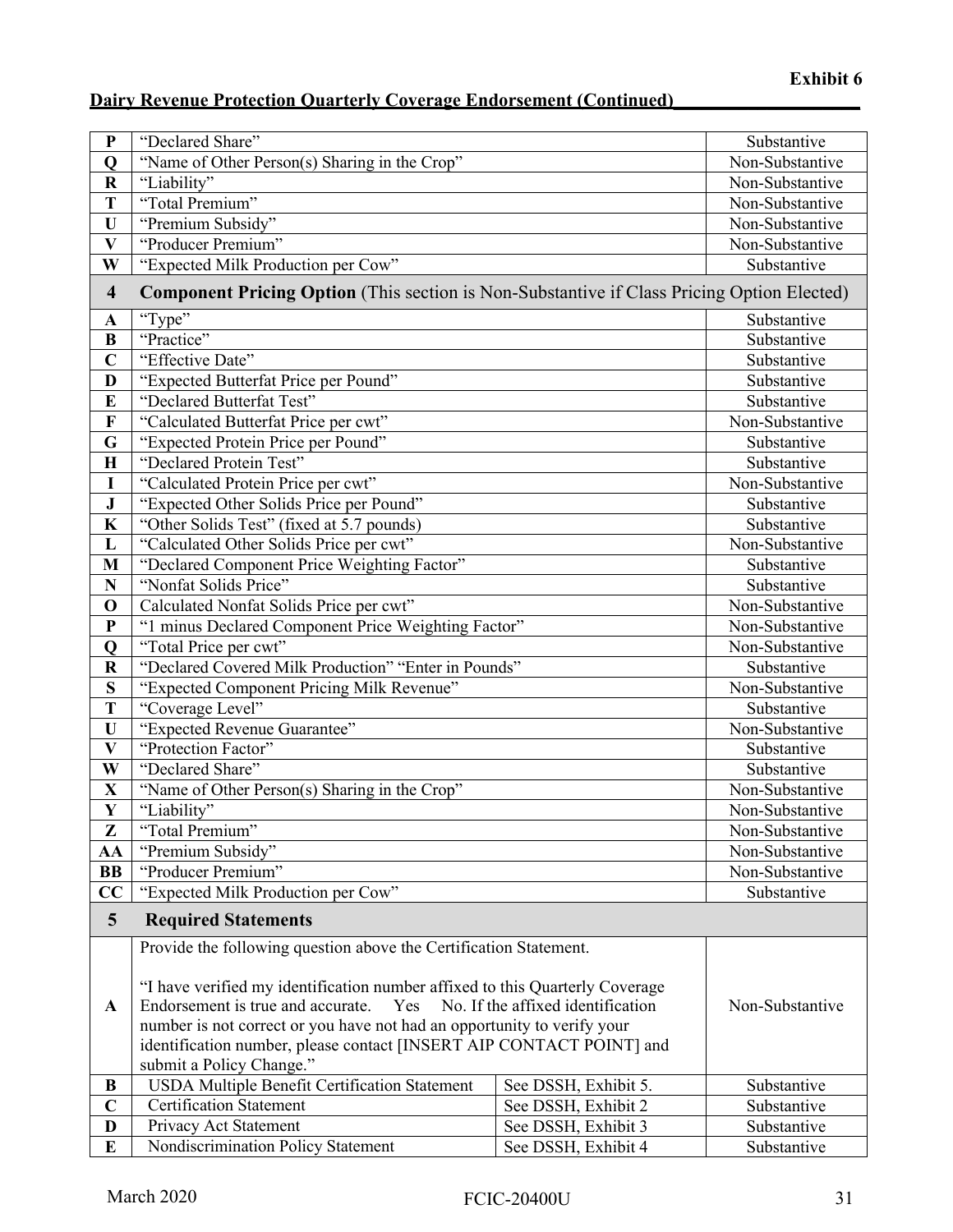| <b>Required Signatures</b>                              |             |
|---------------------------------------------------------|-------------|
| "Insured's Printed Name, Signature and Date"            | Substantive |
| "Agent's Printed Name, Signature, Date and Code Number" | Substantive |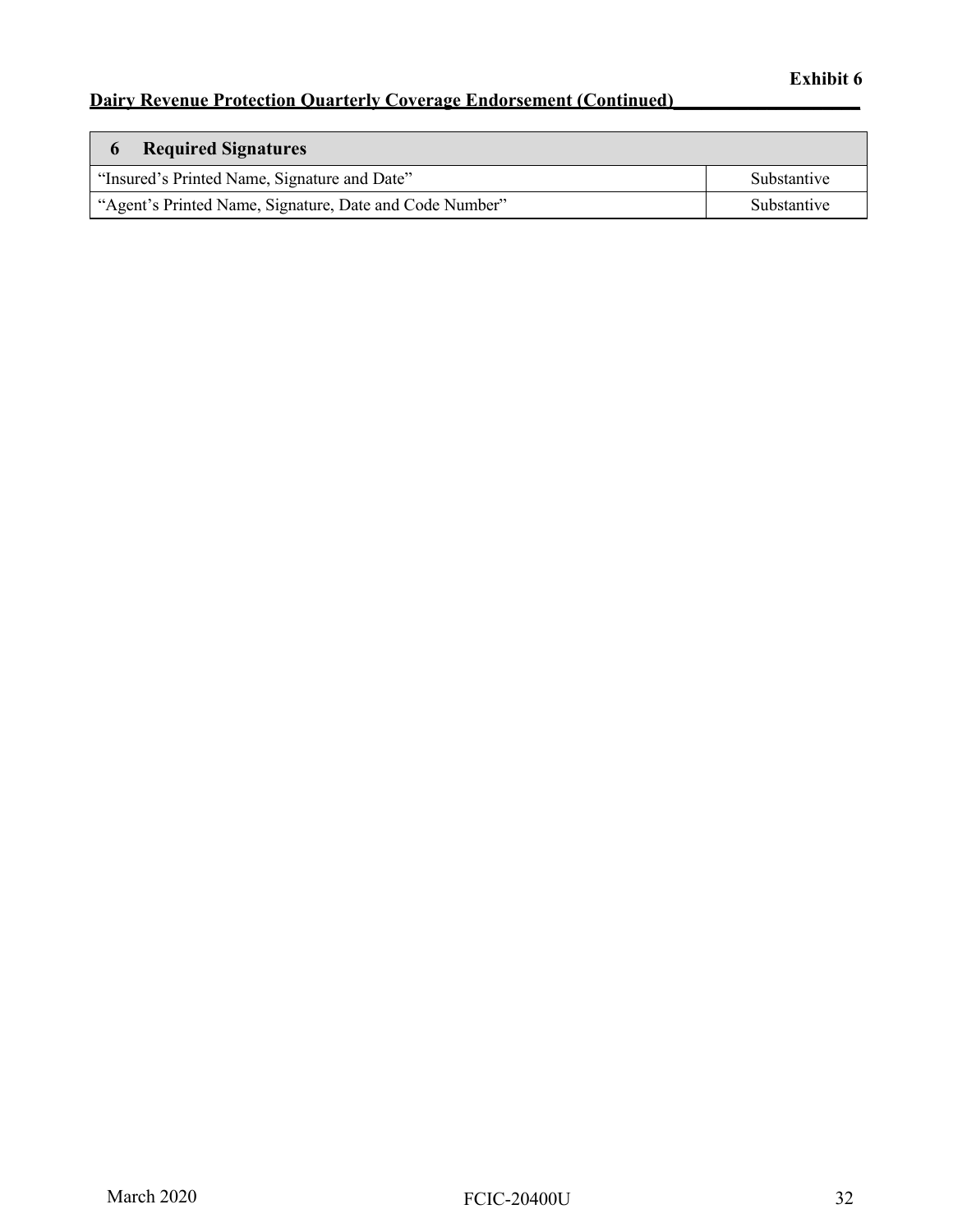### **Dairy Revenue Protection Quarterly Coverage Endorsement Form Completion Instructions**

| <b>Insured Information</b>          |                                                                                                                                                                                                                                                                                                                                                                                                                                                                                                                                                                                        |  |
|-------------------------------------|----------------------------------------------------------------------------------------------------------------------------------------------------------------------------------------------------------------------------------------------------------------------------------------------------------------------------------------------------------------------------------------------------------------------------------------------------------------------------------------------------------------------------------------------------------------------------------------|--|
| Insured's Name                      | Enter information as listed on application.                                                                                                                                                                                                                                                                                                                                                                                                                                                                                                                                            |  |
| Insured's Authorized Representative | Enter information as listed on application.                                                                                                                                                                                                                                                                                                                                                                                                                                                                                                                                            |  |
| Street and/or Mailing Address       | Enter information as listed on application.                                                                                                                                                                                                                                                                                                                                                                                                                                                                                                                                            |  |
| City and State                      | Enter information as listed on application.                                                                                                                                                                                                                                                                                                                                                                                                                                                                                                                                            |  |
| Zip Code                            | Enter information as listed on application.                                                                                                                                                                                                                                                                                                                                                                                                                                                                                                                                            |  |
| Insured's Telephone Number          | Enter information as listed on application.                                                                                                                                                                                                                                                                                                                                                                                                                                                                                                                                            |  |
| Policy Number                       | Enter information as listed on application.                                                                                                                                                                                                                                                                                                                                                                                                                                                                                                                                            |  |
| <b>Identification Number</b>        | Enter information as listed on application.                                                                                                                                                                                                                                                                                                                                                                                                                                                                                                                                            |  |
| Identification Number Type          | Enter information as listed on application.                                                                                                                                                                                                                                                                                                                                                                                                                                                                                                                                            |  |
| Person Type                         | Enter information as listed on application.                                                                                                                                                                                                                                                                                                                                                                                                                                                                                                                                            |  |
| Spouse's Name                       | Enter information as listed on application.                                                                                                                                                                                                                                                                                                                                                                                                                                                                                                                                            |  |
| Spouse's Identification Number      | Enter information as listed on application.                                                                                                                                                                                                                                                                                                                                                                                                                                                                                                                                            |  |
| <b>Crop Information</b>             |                                                                                                                                                                                                                                                                                                                                                                                                                                                                                                                                                                                        |  |
| Crop Year                           | Enter information as listed on application.                                                                                                                                                                                                                                                                                                                                                                                                                                                                                                                                            |  |
| Crop                                | Enter Milk (830)                                                                                                                                                                                                                                                                                                                                                                                                                                                                                                                                                                       |  |
| <b>State and County</b>             | Enter information as listed on application.                                                                                                                                                                                                                                                                                                                                                                                                                                                                                                                                            |  |
| Plan of Insurance                   | Enter Dairy Revenue Protection (83)                                                                                                                                                                                                                                                                                                                                                                                                                                                                                                                                                    |  |
| Remarks                             | Enter any applicable remarks.                                                                                                                                                                                                                                                                                                                                                                                                                                                                                                                                                          |  |
| <b>Class Pricing Option</b>         |                                                                                                                                                                                                                                                                                                                                                                                                                                                                                                                                                                                        |  |
| Type                                | Enter Class Pricing Option - 831                                                                                                                                                                                                                                                                                                                                                                                                                                                                                                                                                       |  |
| Practice                            | Enter the selected practice. There are eight practices available for<br>purchase during the crop year. The insured has the option to select a<br>practice up to five quarters out. For example: From July 1, 2020 to<br>September 15, 2020 the insured can select practices $801 - 805$ .<br>Practice 801 - Oct - Dec 2020<br>Practice 802 - Jan - Mar 2021<br>Practice 803 - Apr - Jun 2021<br>Practice $804 - \text{Jul} - \text{Sep } 2021$<br>Practice $805 - Oct - Dec 2021$<br>Practice 806 - Jan - Mar 2022<br>Practice 807 - Apr - Jun 2022<br>Practice $808$ - Jul – Sep 2022 |  |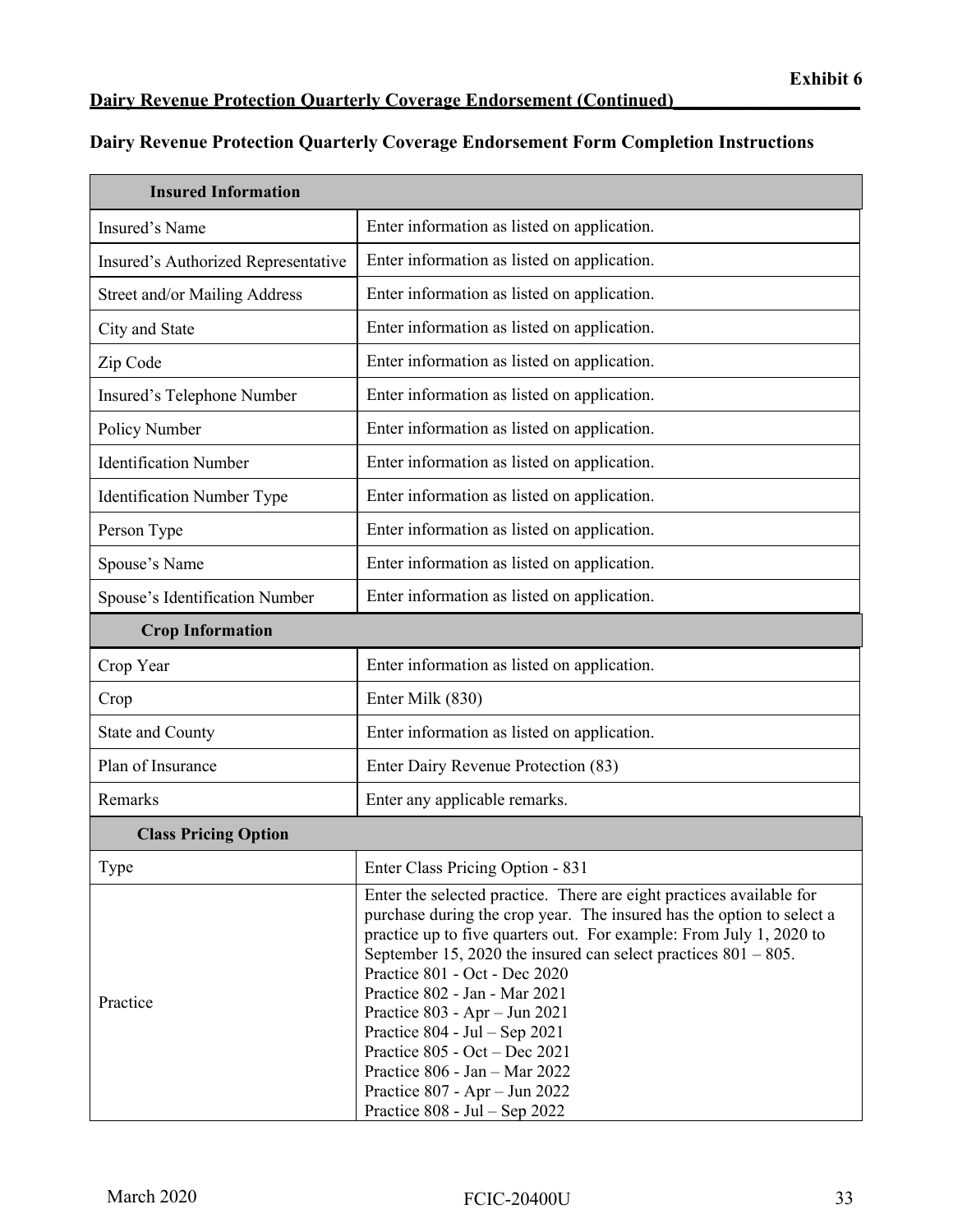| <b>Effective Date</b>                                 | Enter the effective date which is the date coverage begins. The<br>effective date will always be the date the prices were published on<br>the RMA website corresponding to the purchase date.                                                                                                                                                                                             |
|-------------------------------------------------------|-------------------------------------------------------------------------------------------------------------------------------------------------------------------------------------------------------------------------------------------------------------------------------------------------------------------------------------------------------------------------------------------|
| Expected Class III Price per cwt                      | Enter the expected class III milk price published in the actuarial<br>documents for the practice for the sales period.                                                                                                                                                                                                                                                                    |
| Declared Class Price Weighting<br>Factor              | Enter the declared class price weighting factor chosen by insured,<br>between 0 percent and 100 percent, in 5 percentage point<br>increments.                                                                                                                                                                                                                                             |
| Calculated Class III Price per cwt                    | This equals the sum of the expected class III milk price per cwt<br>times the declared class III price weighting factor rounded to 4<br>decimals.                                                                                                                                                                                                                                         |
| Expected Class IV Price per cwt                       | Enter the expected class IV milk price published in the actuarial<br>documents for the practice for the sales period.                                                                                                                                                                                                                                                                     |
| 1 minus Class Price Weighting<br>Factor               | Enter the result of 1 minus declared class price weighting factor.                                                                                                                                                                                                                                                                                                                        |
| Calculated Class IV Price per cwt                     | This equals the sum of the expected class IV milk price per cwt<br>times the default class IV price weighting factor rounded to 4<br>decimals.                                                                                                                                                                                                                                            |
| Total Price per cwt                                   | This equals the sum of the expected class III milk price per cwt plus<br>the sum of the expected class IV milk price per cwt rounded to 4<br>decimals.                                                                                                                                                                                                                                    |
| Declared Covered Milk Production -<br>Enter in Pounds | Enter the declared covered milk production in pounds of milk<br>chosen by the insured to insure for the practice.                                                                                                                                                                                                                                                                         |
| <b>Expected Class Pricing Milk</b><br>Revenue         | Enter the expected class pricing milk revenue which is the value<br>determined by summing the expected class III milk price, multiplied<br>by the declared class price weighting factor, the expected class IV<br>milk price, multiplied by one minus the declared class price weighting<br>factor; then multiplying that sum by the declared covered milk<br>production, divided by 100. |
|                                                       |                                                                                                                                                                                                                                                                                                                                                                                           |
|                                                       |                                                                                                                                                                                                                                                                                                                                                                                           |
| March 2020                                            | 34<br><b>FCIC-20400U</b>                                                                                                                                                                                                                                                                                                                                                                  |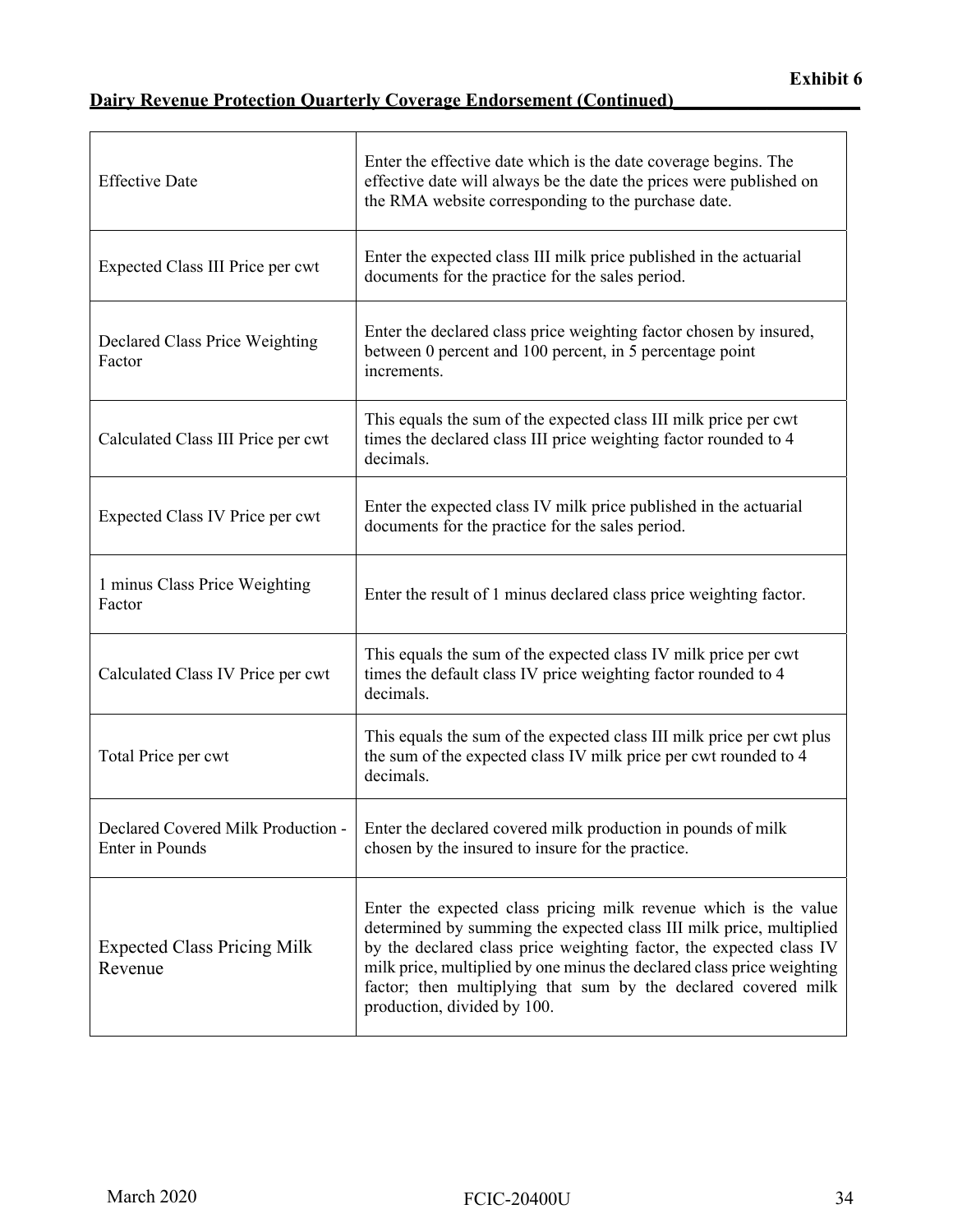| Coverage Level                                 | Enter the coverage level which is the coverage level percentage<br>chosen by the insured between 80 percent and 95 percent, in 5<br>percent increments. |
|------------------------------------------------|---------------------------------------------------------------------------------------------------------------------------------------------------------|
| <b>Expected Revenue Guarantee</b>              | Enter the sum of the expected class pricing milk revenue multiplied<br>by the coverage level.                                                           |
| <b>Protection Factor</b>                       | Enter the protection factor chosen by the insured between 1 and 1.5,<br>in 0.05 increments.                                                             |
| <b>Declared Share</b>                          | Enter the share which is the insured's percentage interest in the<br>insured milk as an owner at the time insurance attaches.                           |
| Name of Other Person(s) Sharing in<br>the Crop | Enter the name(s) of other person(s) sharing in the crop.                                                                                               |
| Liability                                      | Enter the sum of the expected revenue guarantee times the<br>protections factor times the declared share.                                               |
| <b>Total Premium</b>                           | Enter the calculated total premium.                                                                                                                     |
| Premium Subsidy                                | Enter the calculated premium subsidy.                                                                                                                   |
| Producer Premium                               | Enter the calculated producer premium which is the sum of total<br>premium minus premium subsidy.                                                       |
| Expected Milk Production per Cow               | Enter the expected milk production per cow in pounds as published<br>by RMA for the practice for the applicable pooled production<br>region.            |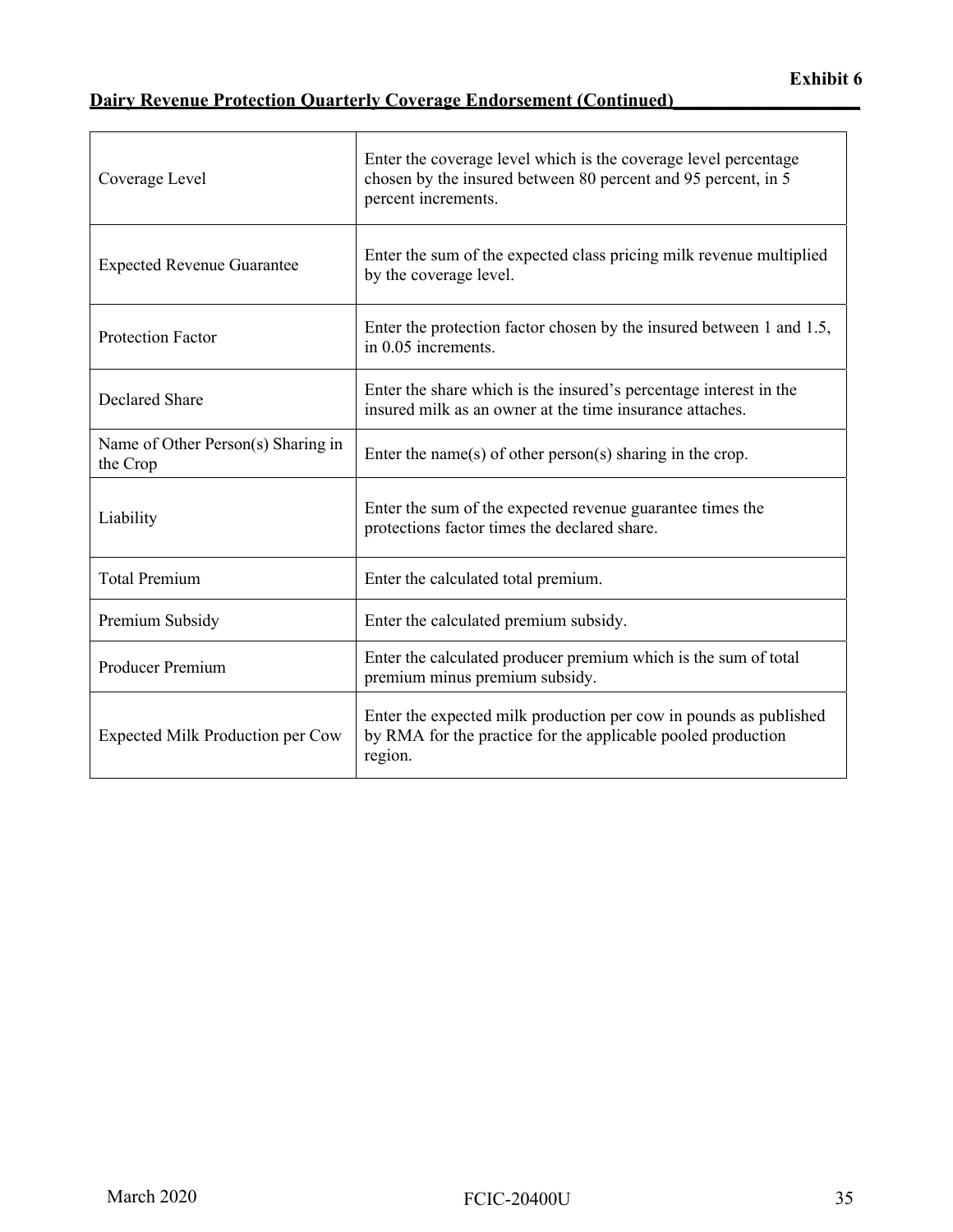| <b>Component Pricing Option</b>           |                                                                                                                                                                                                                                                                                                                                                                                                                                                                                                                                                                                                     |  |
|-------------------------------------------|-----------------------------------------------------------------------------------------------------------------------------------------------------------------------------------------------------------------------------------------------------------------------------------------------------------------------------------------------------------------------------------------------------------------------------------------------------------------------------------------------------------------------------------------------------------------------------------------------------|--|
| Type                                      | Enter Component Pricing Option - 832                                                                                                                                                                                                                                                                                                                                                                                                                                                                                                                                                                |  |
| Practice                                  | Enter the selected practice. There are eight practices available for<br>purchase during the crop year. The insured has the option to select a<br>practice up to five quarters out. For example: From July 1, 2020 to<br>September 15, 2020 the insured can select practices $801 - 805$ .<br>Practice 801 - Oct - Dec 2020<br>Practice 802 - Jan - Mar 2021<br>Practice 803 - Apr - Jun 2021<br>Practice $804 - \text{Jul} - \text{Sep } 2021$<br>Practice 805 - Oct - Dec 2021<br>Practice 806 - Jan - Mar 2022<br>Practice 807 - Apr - Jun 2022<br>Practice $808 - \text{Jul} - \text{Sep } 2022$ |  |
| <b>Effective Date</b>                     | Enter the effective date which is the date coverage begins. The<br>effective date will always be the date the prices were published on the<br>RMA website corresponding to the purchase date.                                                                                                                                                                                                                                                                                                                                                                                                       |  |
| <b>Expected Butterfat Price Per Pound</b> | Enter the expected butterfat price per pound published in the actuarial<br>documents for the practice for the sales period.                                                                                                                                                                                                                                                                                                                                                                                                                                                                         |  |
| <b>Declared Butterfat Test</b>            | Enter the declared butterfat test which is the pounds of milkfat<br>contained in 100 pounds of the milk, as declared by the insured. The<br>declared butterfat test elected by the insured can be no less than 3.25<br>pounds and no more than 5.5 pounds, in 0.05-pound increments.                                                                                                                                                                                                                                                                                                                |  |
| Calculated Butterfat Price per cwt        | Enter the sum of expected butterfat price per pound times the declared<br>butterfat test rounded to 4 decimals.                                                                                                                                                                                                                                                                                                                                                                                                                                                                                     |  |
| <b>Expected Protein Price per Pound</b>   | Enter the expected protein price published in the actuarial documents<br>for the practice for the sales period.                                                                                                                                                                                                                                                                                                                                                                                                                                                                                     |  |
| <b>Declared Protein Test</b>              | Enter the declared protein test which is the pounds of milk protein<br>contained in 100 pounds of the milk, as declared by the insured. The<br>declared protein test elected by the insured can be no less than 2.75<br>pounds and no more than 4.5 pounds, in 0.05-pound increments.                                                                                                                                                                                                                                                                                                               |  |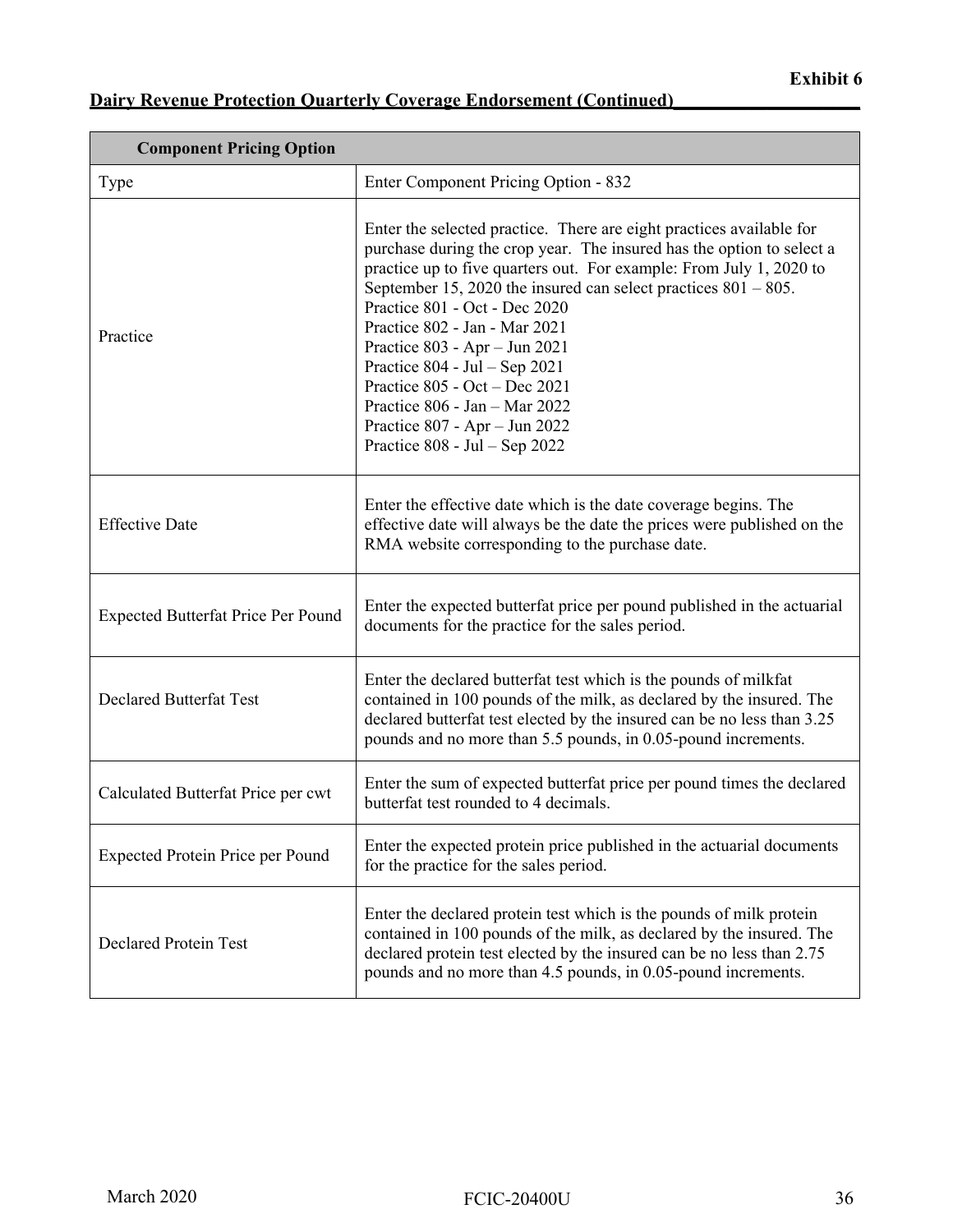| Calculated Protein Price per cwt                            | Enter the sum of expected protein price per pound times the declared<br>protein test rounded to 4 decimals.                                                                                                                                                                                                                                                                                                          |
|-------------------------------------------------------------|----------------------------------------------------------------------------------------------------------------------------------------------------------------------------------------------------------------------------------------------------------------------------------------------------------------------------------------------------------------------------------------------------------------------|
| Expected Other Solids Price per<br>Pound                    | Enter the expected other solids price published in the actuarial<br>documents for the practice for the sales period.                                                                                                                                                                                                                                                                                                 |
| Other Solids Test (fixed 5.7)<br>pounds)                    | Enter 5.7 pounds.                                                                                                                                                                                                                                                                                                                                                                                                    |
| Calculated Other Solids Price per<br>cwt                    | Equals the sum of expected other solids price per pound times the<br>other solids test rounded to 4 decimals.                                                                                                                                                                                                                                                                                                        |
| Declared Component Price<br><b>Weighting Factor</b>         | Enter the declared component price weighting factor chosen by<br>insured, between 0 percent and 100 percent, in 5 percentage point<br>increments.                                                                                                                                                                                                                                                                    |
| Nonfat Solids Price                                         | Enter the expected nonfat solids price published in the actuarial<br>documents for the practice for the sales period.                                                                                                                                                                                                                                                                                                |
| Calculated Nonfat Solids Price per<br>cwt                   | Equals the sum of expected nonfat solids price per pound times the<br>nonfat solids test rounded to 4 decimals.                                                                                                                                                                                                                                                                                                      |
| 1 minus Declared Component Price<br><b>Weighting Factor</b> | Enter the result of 1 minus declared component price weighting factor.                                                                                                                                                                                                                                                                                                                                               |
| Total Price per cwt                                         | This equals the sum of the calculated butterfat price per cwt plus the<br>calculated protein price per cwt plus the calculated other solids price<br>per cwt rounded to 4 decimals.                                                                                                                                                                                                                                  |
| Declared Covered Milk Production -<br>Enter in Pounds       | Enter the declared covered milk production in pounds of milk chosen<br>by the insured to insure for the practice.                                                                                                                                                                                                                                                                                                    |
| <b>Expected Component Pricing Milk</b><br>Revenue           | Enter the expected component pricing milk revenue which is the value<br>determined by summing the expected butterfat price, multiplied by the<br>declared butterfat test, the expected protein price, multiplied by the<br>declared protein test, and the expected other solids price, multiplied by<br>the other solids test; then multiplying that sum by the declared covered<br>milk production, divided by 100. |
| Coverage Level                                              | Enter the coverage level which is the coverage level percentage chosen<br>by the insured between 80 percent and 95 percent, in 5 percent<br>increments.                                                                                                                                                                                                                                                              |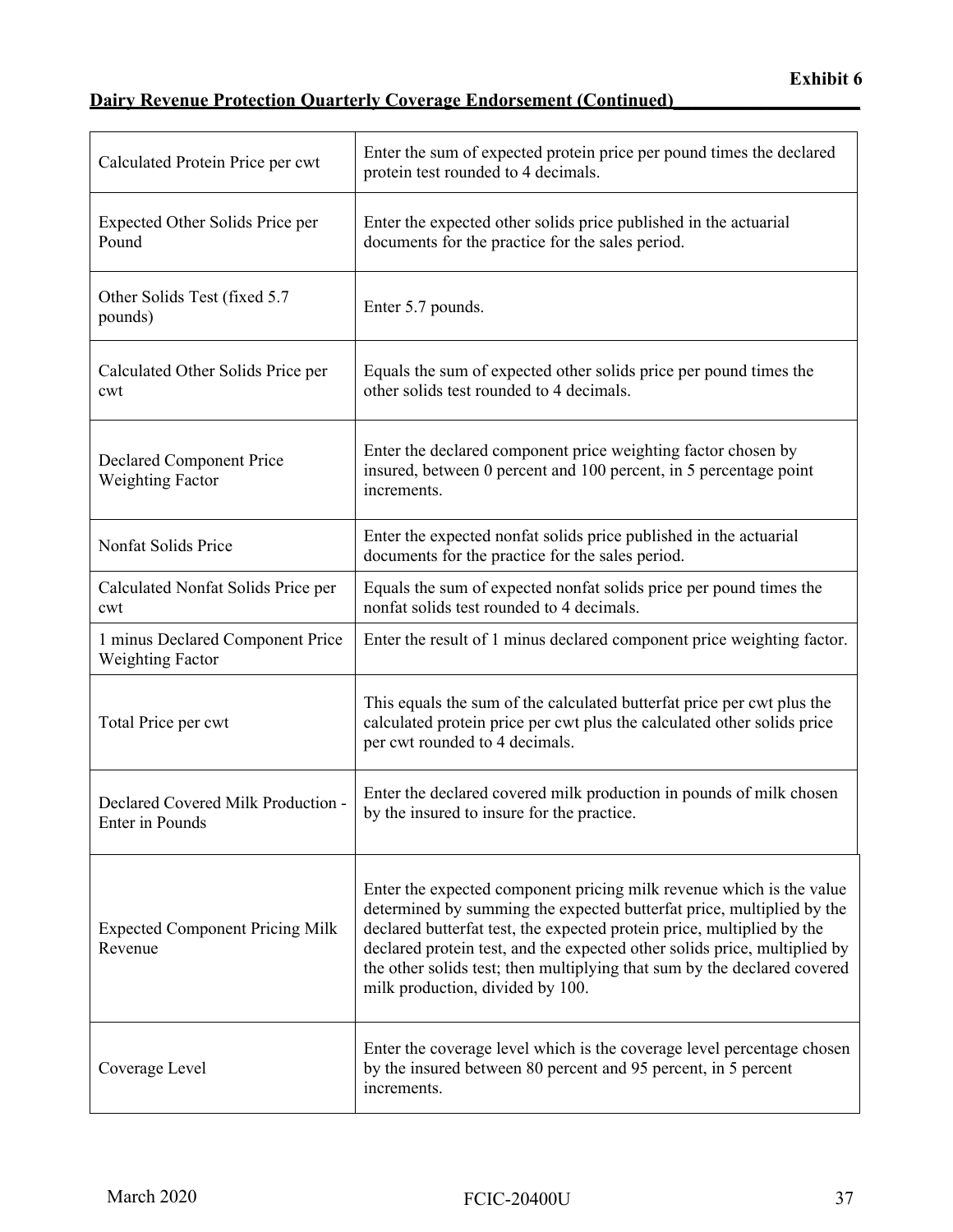| <b>Expected Revenue Guarantee</b>                                                                                                                                                                                                                                                                                                                                 | the coverage level.                                                                                                                       |                                                           | Enter the sum of the expected class pricing milk revenue multiplied by    |
|-------------------------------------------------------------------------------------------------------------------------------------------------------------------------------------------------------------------------------------------------------------------------------------------------------------------------------------------------------------------|-------------------------------------------------------------------------------------------------------------------------------------------|-----------------------------------------------------------|---------------------------------------------------------------------------|
| <b>Protection Factor</b>                                                                                                                                                                                                                                                                                                                                          | 0.05 increments.                                                                                                                          |                                                           | Enter the protection factor chosen by the insured between 1 and 1.5, in   |
| Declared Share                                                                                                                                                                                                                                                                                                                                                    | milk as an owner at the time insurance attaches.                                                                                          |                                                           | Enter the share which is the insured's percentage interest in the insured |
| Name of Other Person(s) Sharing<br>in the Crop                                                                                                                                                                                                                                                                                                                    | Enter the name(s) of other person(s) sharing in the crop.                                                                                 |                                                           |                                                                           |
| Liability                                                                                                                                                                                                                                                                                                                                                         | factor times the declared share.                                                                                                          |                                                           | Enter the sum of the expected revenue guarantee times the protections     |
| <b>Total Premium</b>                                                                                                                                                                                                                                                                                                                                              |                                                                                                                                           | Enter the calculated total premium.                       |                                                                           |
| Premium Subsidy                                                                                                                                                                                                                                                                                                                                                   | Enter the calculated premium subsidy.                                                                                                     |                                                           |                                                                           |
| Producer Premium                                                                                                                                                                                                                                                                                                                                                  | Enter the calculated producer premium which is the sum of total<br>premium minus premium subsidy.                                         |                                                           |                                                                           |
| Expected Milk Production per Cow                                                                                                                                                                                                                                                                                                                                  | Enter the expected milk production per cow in pounds as published by<br>RMA for the practice for the applicable pooled production region. |                                                           |                                                                           |
| <b>Required Statements</b>                                                                                                                                                                                                                                                                                                                                        |                                                                                                                                           |                                                           |                                                                           |
| Provide the following question above the Certification Statement.                                                                                                                                                                                                                                                                                                 |                                                                                                                                           |                                                           |                                                                           |
| I have verified my identification number affixed to this Quarterly Coverage<br>Endorsement is true and accurate. $\Box$ Yes $\Box$ No. If the affixed identification<br>applicable.<br>number is not correct or you have not had an opportunity to verify your<br>identification number, please contact [INSERT AIP CONTACT POINT] and<br>submit a Policy Change. |                                                                                                                                           | Review and answer as                                      |                                                                           |
| <b>Required Signatures</b>                                                                                                                                                                                                                                                                                                                                        |                                                                                                                                           |                                                           |                                                                           |
| Insured's Printed Name, Signature and Date                                                                                                                                                                                                                                                                                                                        |                                                                                                                                           | the document.                                             | Have the insured print name, sign and date                                |
| Agent's Printed Name, Signature, Date and Code Number                                                                                                                                                                                                                                                                                                             |                                                                                                                                           | Have the agent print name, sign and date the<br>document. |                                                                           |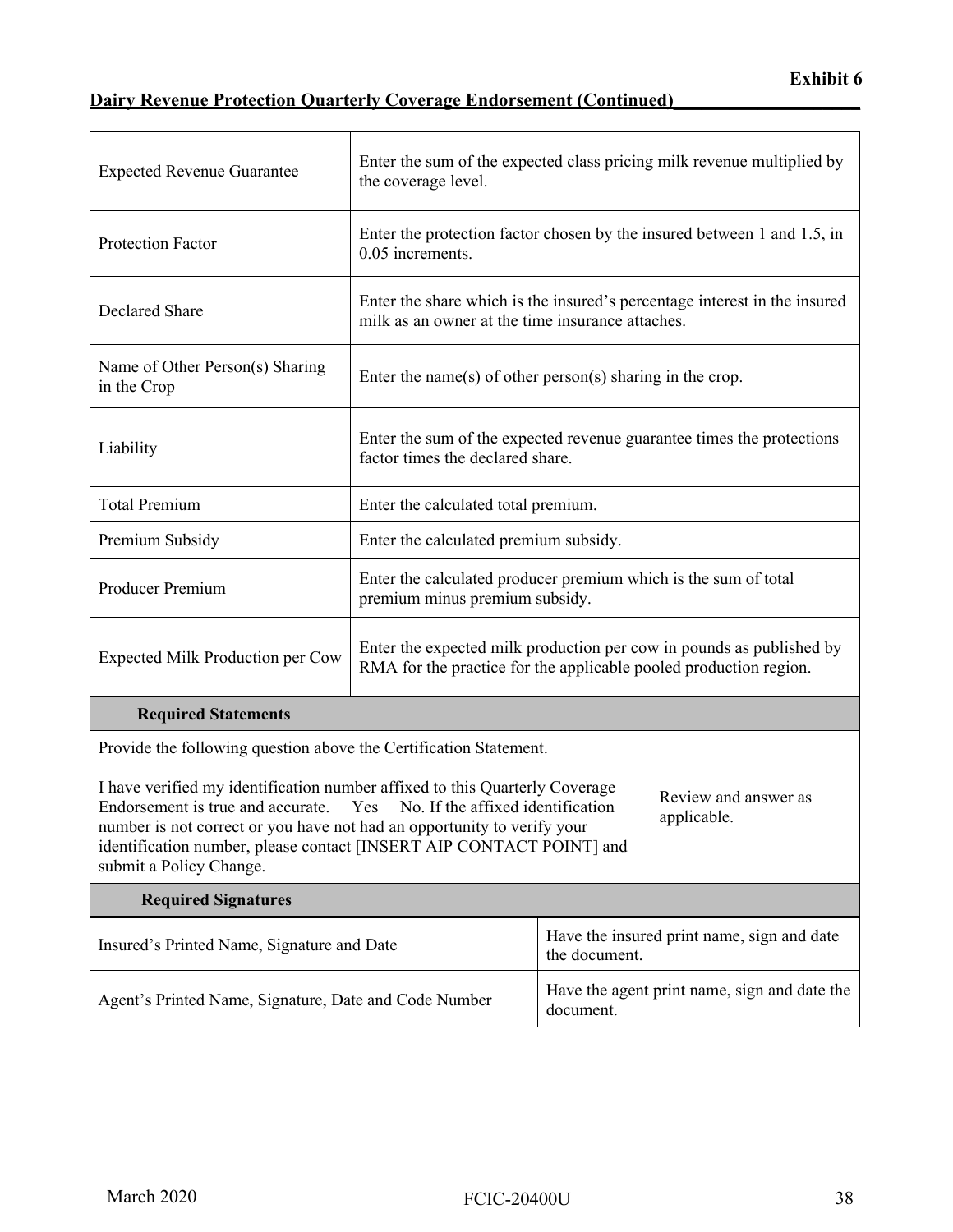#### **7**  Dairy Revenue Protection Notice of Probable Loss

 The notice of probable loss is used to notify the insured of a probable loss after all Dairy Revenue Protection data necessary to calculate an indemnity for the selected type and practice are released by RMA. The insured should return the notice of probable loss to the AIP with the milk production worksheet and the milk marketing records. The AIPs may combine the milk production worksheet and the notice of probable loss into one form provided all the "substantive" items are included. These forms may include multiple quarterly coverage endorsements in effect for the same practice. The calculations on this form should be performed in accordance with the rules published in the corresponding PASS records.

| $\mathbf{1}$   | <b>General Information</b>                                             |             |
|----------------|------------------------------------------------------------------------|-------------|
| $\mathbf A$    | "Insured's Name"                                                       | Substantive |
| B              | "Insured's Authorized Representative"                                  | Substantive |
| $\overline{C}$ | "Street and/or Mailing Address"                                        | Substantive |
| D              | "City and State"                                                       | Substantive |
| E              | "Zip Code"                                                             | Substantive |
| F              | "Insured's Telephone Number"                                           | Substantive |
| G              | "Policy Number"                                                        | Substantive |
| $\mathbf H$    | "Claim Number"                                                         | Substantive |
| I              | "Identification Number"                                                | Substantive |
| ${\bf J}$      | "Identification Number Type"                                           | Substantive |
| K              | "Person Type"                                                          | Substantive |
| L              | "Spouse's Name"                                                        | Substantive |
| M              | "Spouse's Identification Number"                                       | Substantive |
| N              | "Assignment of Indemnity Yes $\Box$ No $\Box$ "                        | Substantive |
| $\mathbf 0$    | "Transfer of Coverage and Right to an Indemnity Yes $\Box$ No $\Box$ " | Substantive |
| $\mathbf{P}$   | "Date Notice of Probable Loss Issued"                                  | Substantive |
| $\overline{2}$ | <b>Crop Information</b>                                                |             |
| A              | "Effective Crop Year"                                                  | Substantive |
| $\bf{B}$       | "Crop"                                                                 | Substantive |
| $\overline{C}$ | "State and County"                                                     | Substantive |
| D              | "Plan of Insurance"                                                    | Substantive |
| E              | "Type"                                                                 | Substantive |
| F              | "Practice"                                                             | Substantive |
| G              | "Coverage Level"                                                       | Substantive |
| $\mathbf H$    | "Declared Covered Milk Production"                                     | Substantive |
| I              | "Yield Adjustment Factor"                                              | Substantive |
| ${\bf J}$      | "Expected Milk Production per Cow"                                     | Substantive |
| $\mathbf K$    | "Actual Milk Production per Cow"                                       | Substantive |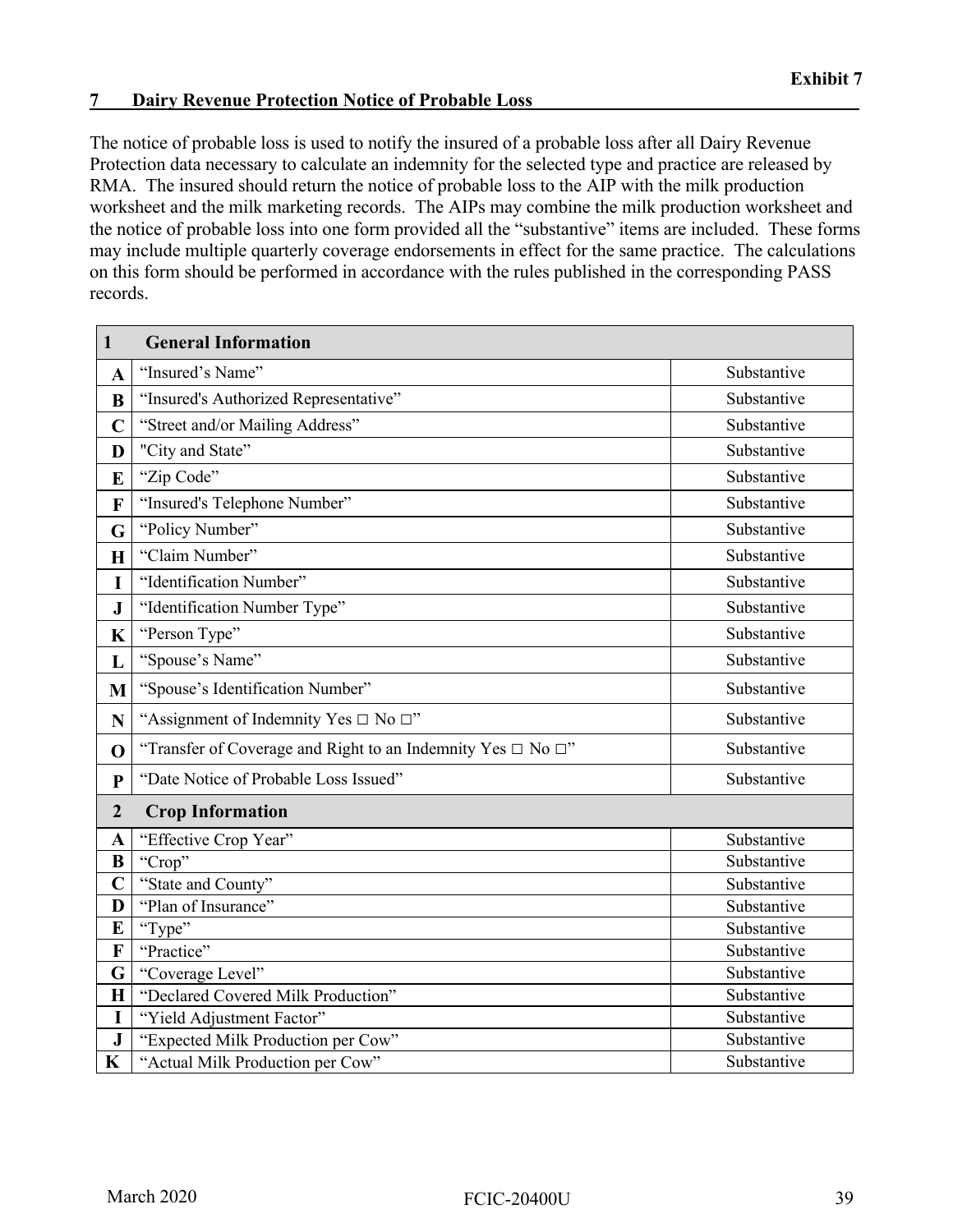### **Dairy Revenue Protection Notice of Probable Loss (Continued)\_\_\_\_\_\_\_\_\_\_\_\_\_\_\_\_\_\_\_\_\_\_\_\_\_\_\_\_\_**

| 3           | <b>Indemnity Calculation</b>                                                                                               |                                                                 |                     |
|-------------|----------------------------------------------------------------------------------------------------------------------------|-----------------------------------------------------------------|---------------------|
| A           | "Expected Revenue Guarantee"                                                                                               |                                                                 | Substantive         |
| B           | "Actual Milk Revenue"                                                                                                      |                                                                 | Substantive         |
| C           | "Total"                                                                                                                    |                                                                 | Non-Substantive     |
| D           | "Protection Factor"                                                                                                        |                                                                 | Substantive         |
| E           | "Declared Share"                                                                                                           |                                                                 | Substantive         |
| F           | "Probable Indemnity"                                                                                                       |                                                                 | Substantive         |
| 4           | <b>Required Statements</b>                                                                                                 |                                                                 |                     |
| A           | <b>Certification Statement</b>                                                                                             | See DSSH, Exhibit 2                                             | Substantive         |
| B           | Privacy Act Statement                                                                                                      | See DSSH, Exhibit 3                                             | Substantive         |
| $\mathbf C$ | Nondiscrimination Policy Statement                                                                                         | See DSSH, Exhibit 4                                             | Substantive         |
| D           | I am an agent, employee, or contractor affiliated with<br>Federal crop insurance program?<br>$\square$ YES<br>$\square$ NO | <b>Note:</b> Include<br>instruction for<br>insured to complete. | Non-<br>Substantive |
| 5           | <b>Required Signatures</b>                                                                                                 |                                                                 |                     |
| A           | "Insured's Printed Name, Signature and Date"                                                                               |                                                                 | Substantive         |
| B           | "AIP Verifier's Printed Name, Signature and Date"                                                                          |                                                                 | Substantive         |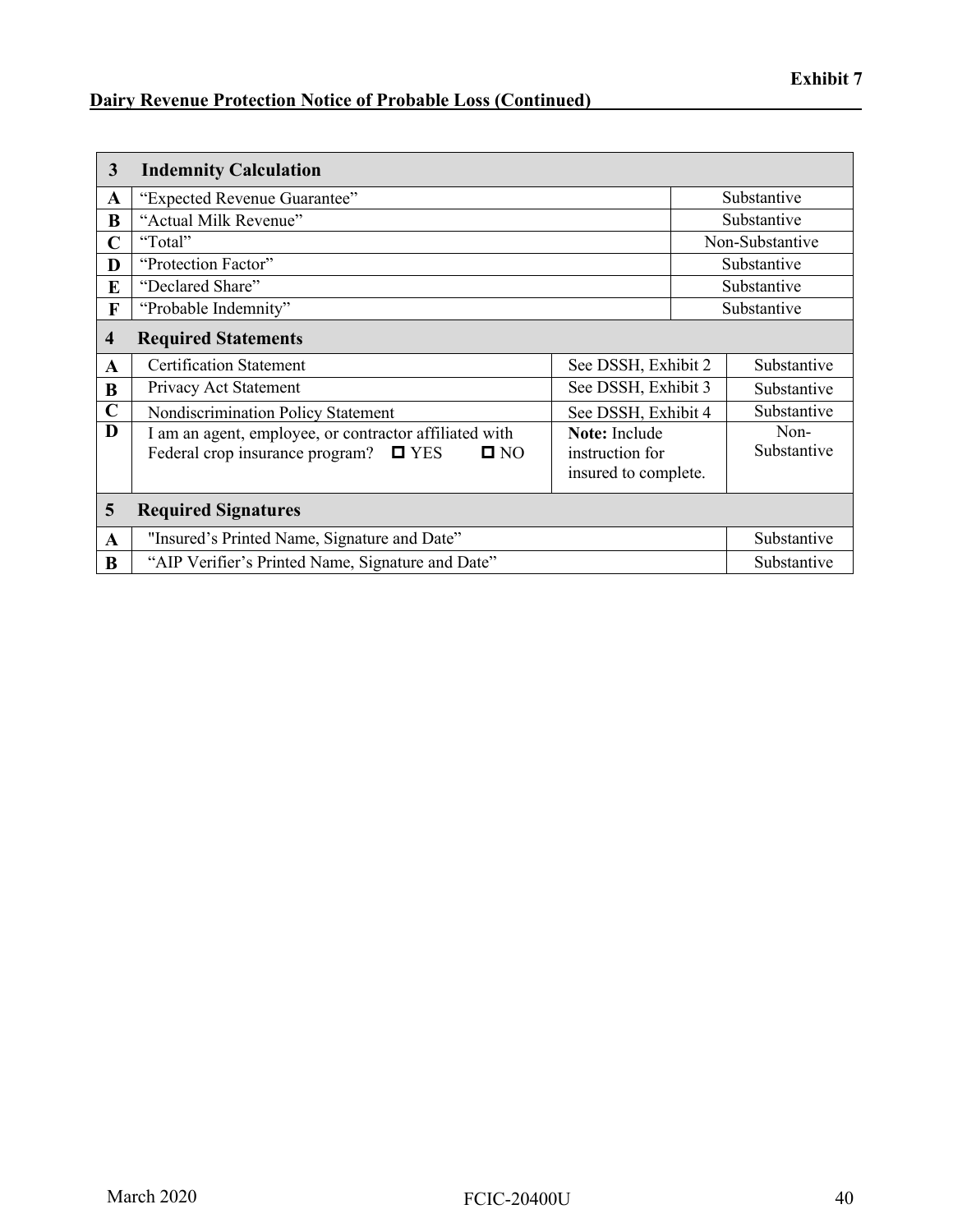#### **Notice of Probable Loss Form Instructions**

| <b>General Information</b>                                               |                                                                                                 |
|--------------------------------------------------------------------------|-------------------------------------------------------------------------------------------------|
| Insured's Name                                                           | Enter information as listed on application.                                                     |
| Insured's Authorized Representative                                      | Enter information as listed on application.                                                     |
| Street and/or Mailing Address                                            | Enter information as listed on application.                                                     |
| City and State                                                           | Enter information as listed on application.                                                     |
| Zip Code                                                                 | Enter information as listed on application.                                                     |
| Insured's Telephone Number                                               | Enter information as listed on application.                                                     |
| Policy Number                                                            | Enter information as listed on application.                                                     |
| Claim Number                                                             | Enter information as listed on application.                                                     |
| <b>Identification Number</b>                                             | Enter information as listed on application.                                                     |
| Identification Number Type                                               | Enter information as listed on application.                                                     |
| Person Type                                                              | Enter information as listed on application.                                                     |
| Spouse's Name                                                            | Enter information as listed on application.                                                     |
| Spouse's Identification Number                                           | Enter information as listed on application.                                                     |
| Assignment of Indemnity Yes $\Box$ No $\Box$ "                           | Check appropriate box.                                                                          |
| Transfer of Coverage and Right to an Indemnity<br>Yes $\Box$ No $\Box$ " | Check appropriate box.                                                                          |
| Date Notice of Probable Loss Issued                                      | Enter the Date the Notice of Probable Loss was Issued.                                          |
| <b>Crop Information</b>                                                  |                                                                                                 |
| <b>Effective Crop Year</b>                                               | Enter information as listed on application.                                                     |
| Crop                                                                     | Enter information as listed on application.                                                     |
| State and County                                                         | Enter information as listed on application.                                                     |
| Plan of Insurance                                                        | Enter information as listed on application.                                                     |
| Type                                                                     | Enter information as listed on quarterly coverage<br>endorsement.                               |
| Practice                                                                 | Enter information as listed on quarterly coverage<br>endorsement.                               |
| Coverage Level                                                           | Enter information as listed on quarterly coverage<br>endorsement.                               |
| Declared Covered Milk Production                                         | Enter the declared covered milk production reported on<br>the quarterly coverage endorsement.   |
| Yield Adjustment Factor                                                  | Enter the sum of actual milk production per cow<br>divided by expected milk production per cow. |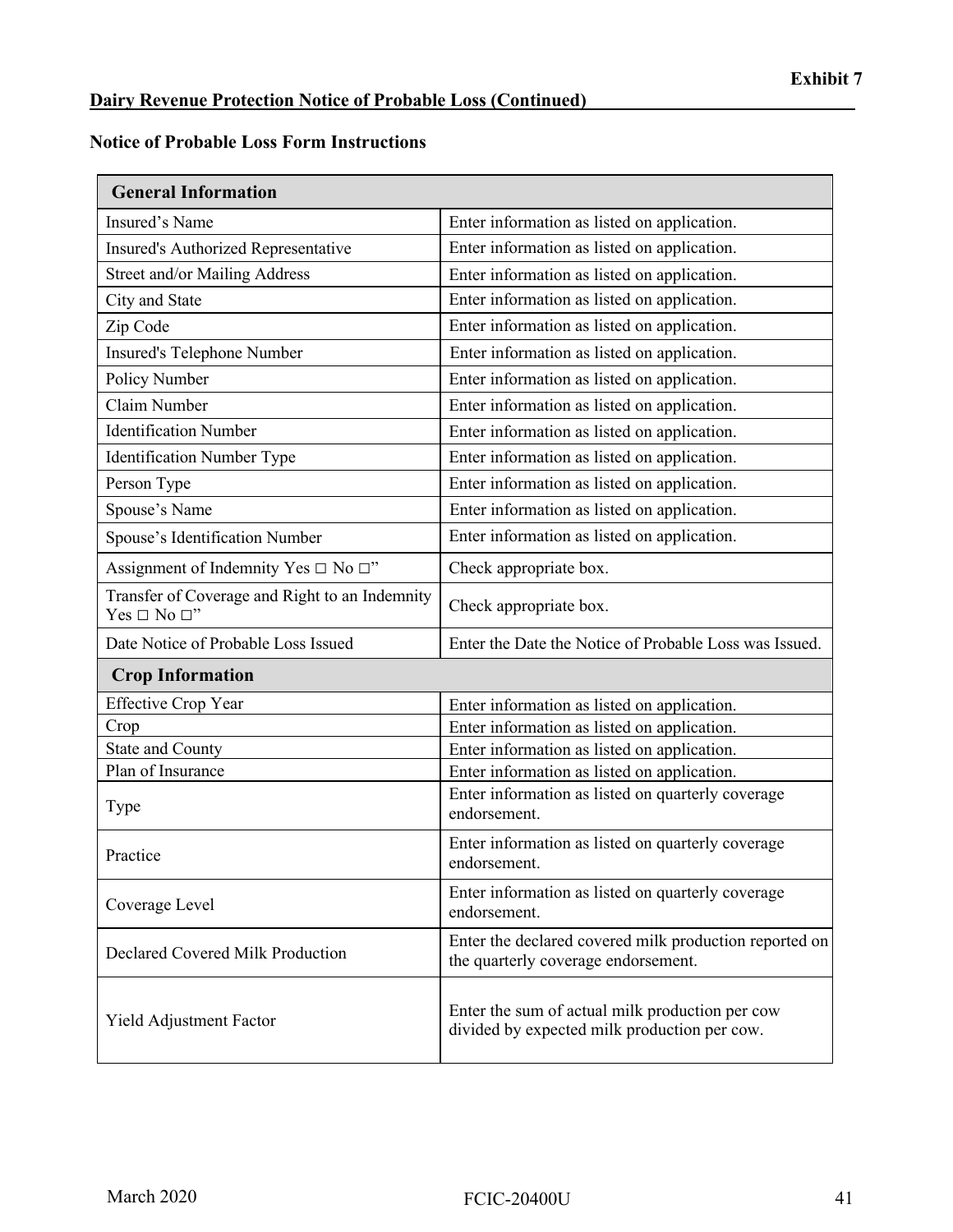### **Dairy Revenue Protection Notice of Probable Loss (Continued)\_\_\_\_\_\_\_\_\_\_\_\_\_\_\_\_\_\_\_\_\_\_\_\_\_\_\_\_\_**

| Expected Milk Production per Cow                   | Enter information as listed on quarterly coverage<br>endorsement.                                                                                   |
|----------------------------------------------------|-----------------------------------------------------------------------------------------------------------------------------------------------------|
| Actual Milk Production per Cow                     | Enter actual milk production per cow as released by RMA<br>for the practice.                                                                        |
| <b>Indemnity Calculation</b>                       |                                                                                                                                                     |
| <b>Expected Revenue Guarantee</b>                  | Enter information as listed on summary of coverage.                                                                                                 |
| <b>Actual Milk Revenue</b>                         | Enter the actual milk revenue as calculated from<br>information released by RMA for the practice.                                                   |
| Total                                              | Enter the sum of expected revenue guarantee minus<br>actual milk revenue.                                                                           |
| <b>Protection Factor</b>                           | Enter information as listed on quarterly coverage<br>endorsement.                                                                                   |
| <b>Declared Share</b>                              | Enter the declared share reported on the quarterly<br>coverage endorsement.                                                                         |
| Probable Indemnity                                 | Enter the sum of expected revenue guarantee minus<br>actual milk revenue times protection factor times<br>declared share equals probable indemnity. |
| Insured's Printed Name, Signature and Date         | Complete and sign by Insured.                                                                                                                       |
| AIP Verifier's Printed Name, Signature and<br>Date | Completed and sign by AIP Verifier.                                                                                                                 |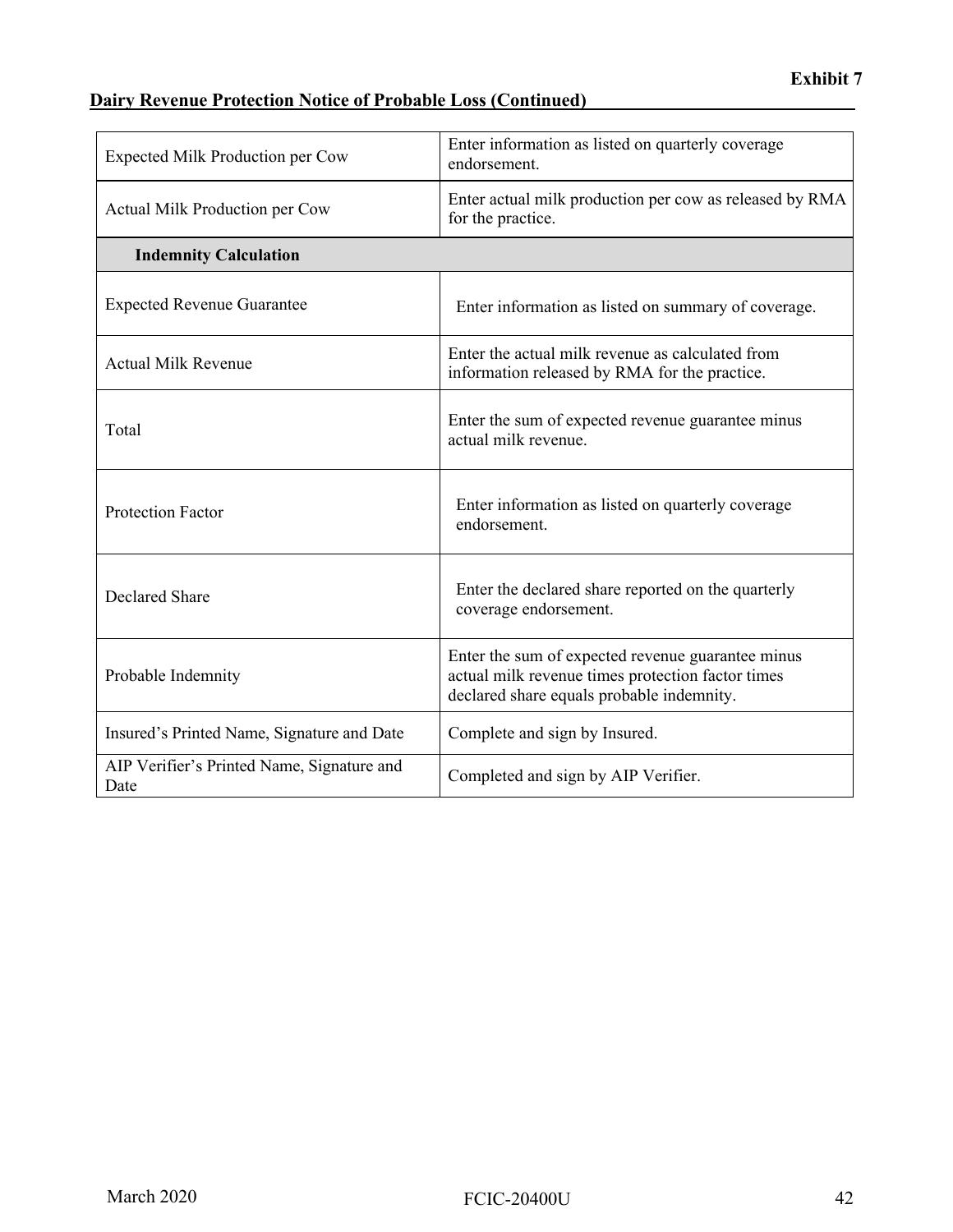#### **8 Dairy Revenue Protection Milk Production Worksheet**

The milk production worksheet with supporting milk marketing records must be completed by the insured and returned to the AIP with the notice of probable loss form. The AIPs may combine the milk production worksheet and the notice of probable loss into one form provided all the "substantive" items are included. These forms may include multiple quarterly coverage endorsements in effect for the same practice.

| $\mathbf{1}$            | <b>General Information</b>                                                                                                                                                      |                          |
|-------------------------|---------------------------------------------------------------------------------------------------------------------------------------------------------------------------------|--------------------------|
| $\mathbf{A}$            | "Insured's Name"                                                                                                                                                                | Substantive              |
| B                       | "Insured's Authorized Representative"                                                                                                                                           | Substantive              |
| $\mathbf C$             | "Insured's Street and/or Mailing Address"                                                                                                                                       | Substantive              |
| D                       | "City and State"                                                                                                                                                                | Substantive              |
| E                       | "Zip Code"                                                                                                                                                                      | Substantive              |
| $\mathbf F$             | "Insured's Telephone Number"                                                                                                                                                    | Substantive              |
| G                       | "Policy Number"                                                                                                                                                                 | Substantive              |
| $\mathbf H$             | "Claim Number"                                                                                                                                                                  | Substantive              |
| I                       | "Identification Number"                                                                                                                                                         | Substantive              |
| ${\bf J}$               | "Identification Number Type"                                                                                                                                                    | Substantive              |
| $\mathbf K$             | "Person Type"                                                                                                                                                                   | Substantive              |
| L                       | "Spouse's Name"                                                                                                                                                                 | Substantive              |
| M                       | "Spouse's Identification Number"                                                                                                                                                | Substantive              |
| $\overline{2}$          | <b>Crop Information</b>                                                                                                                                                         |                          |
| $\mathbf A$             | "Effective Crop Year"                                                                                                                                                           | Substantive              |
| $\bf{B}$                | "Crop"                                                                                                                                                                          | Substantive              |
| $\mathbf C$             | "State and County"                                                                                                                                                              | Substantive              |
| D                       | "Plan of Insurance"                                                                                                                                                             | Substantive              |
| E                       | "Type"                                                                                                                                                                          | Substantive              |
| $\mathbf F$             | "Practice"                                                                                                                                                                      | Substantive              |
| G                       | "Date Notice of Probable Loss Issued"                                                                                                                                           | Substantive              |
| $\bf H$                 | "Declared Butterfat Test"                                                                                                                                                       | Substantive for Type 832 |
| I                       | "Declared Protein Test"                                                                                                                                                         | Substantive for Type 832 |
| $\overline{\mathbf{3}}$ | <b>Other Information</b>                                                                                                                                                        |                          |
| A                       | "Provide the Effective Date and the Pounds of Covered Milk Production for<br>all Quarterly Coverage Endorsements providing coverage for the quarter with<br>the probable loss." | Substantive              |
| B                       | "Effective Date"                                                                                                                                                                | Substantive              |
| C                       | "Pounds of Covered Milk Production"                                                                                                                                             | Substantive              |
| D                       | "Total"                                                                                                                                                                         | Substantive              |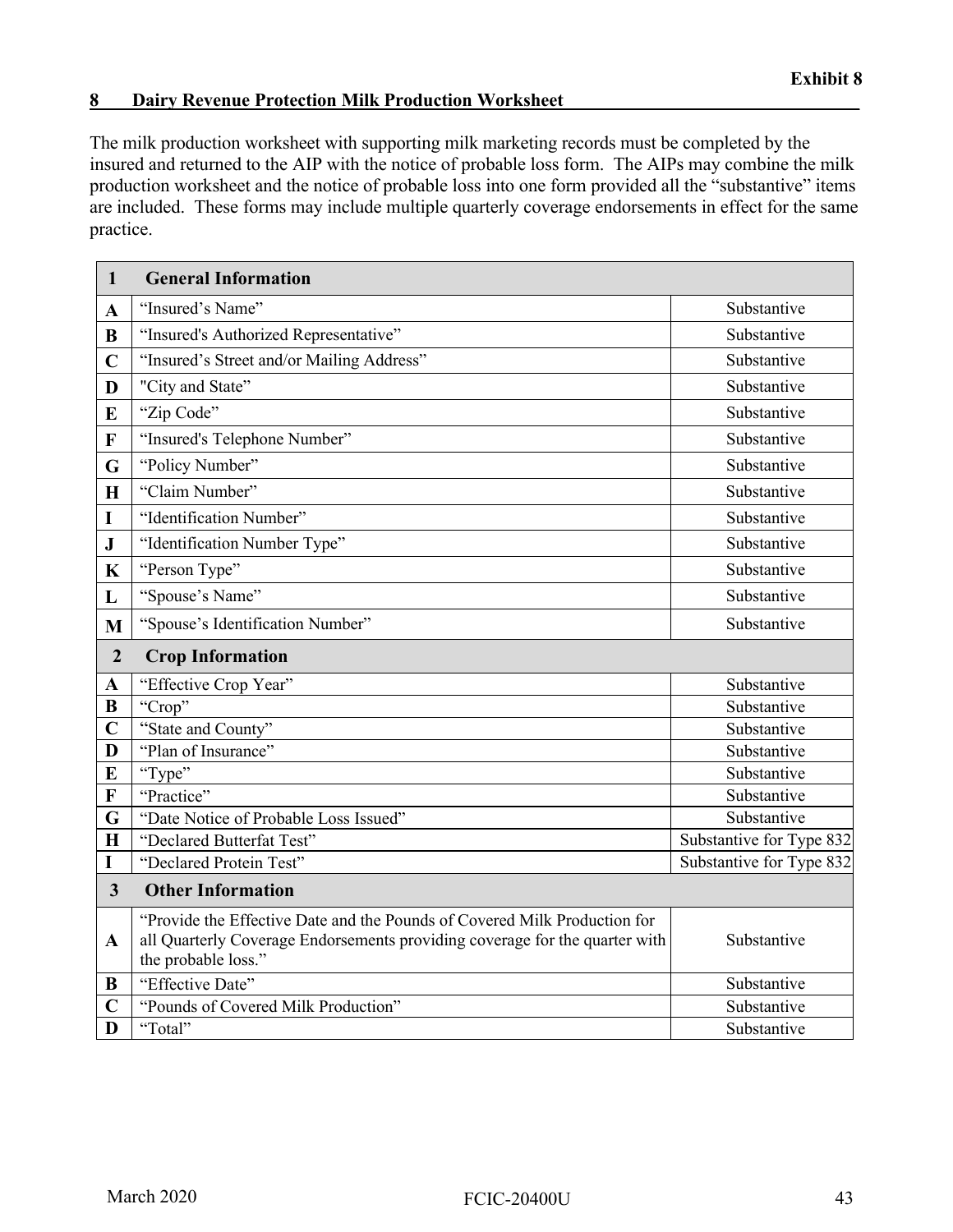### **Dairy Revenue Protection Milk Production Worksheet (Continued)\_\_\_\_\_\_\_\_\_\_\_\_\_\_\_\_\_\_\_\_\_\_\_\_\_**

| E                       | "Provide the total pounds of Milk sold for each month in the quarter and if<br>the Type 832 Component Pricing Option was elected, provide the Total<br>Average Butterfat Test and Average Protein Test.                                                                                                                                                                                                                                                    |                     | Substantive              |
|-------------------------|------------------------------------------------------------------------------------------------------------------------------------------------------------------------------------------------------------------------------------------------------------------------------------------------------------------------------------------------------------------------------------------------------------------------------------------------------------|---------------------|--------------------------|
| $\mathbf{F}$            | "Month"                                                                                                                                                                                                                                                                                                                                                                                                                                                    |                     | Substantive              |
| G                       | "Pounds of Milk Sold"                                                                                                                                                                                                                                                                                                                                                                                                                                      |                     | Substantive              |
| $\mathbf H$             | "Total"                                                                                                                                                                                                                                                                                                                                                                                                                                                    |                     | Substantive              |
| I                       | "Average Butterfat Test"                                                                                                                                                                                                                                                                                                                                                                                                                                   |                     | Substantive for Type 832 |
| ${\bf J}$               | "Average Protein Test"                                                                                                                                                                                                                                                                                                                                                                                                                                     |                     | Substantive for Type 832 |
| H                       | "The milk marketing records for the applicable quarter must be submitted<br>with the milk production worksheet which shall show: (1) The name,<br>address, and payroll number or similar identifier of the producer; (2) The<br>daily and total pounds, and the month and dates such milk was received<br>from that producer; and if component pricing option elected, (3) The<br>total pounds of butterfat and protein contained in the producer's milk." |                     | Substantive              |
| $\overline{\mathbf{4}}$ | <b>Required Statements</b>                                                                                                                                                                                                                                                                                                                                                                                                                                 |                     |                          |
| $\mathbf{A}$            | <b>Certification Statement</b>                                                                                                                                                                                                                                                                                                                                                                                                                             | See DSSH, Exhibit 2 | Substantive              |
| B                       | Privacy Act Statement                                                                                                                                                                                                                                                                                                                                                                                                                                      | See DSSH, Exhibit 3 | Substantive              |
| $\overline{\mathbf{C}}$ | Nondiscrimination Policy Statement                                                                                                                                                                                                                                                                                                                                                                                                                         | See DSSH, Exhibit 4 | Substantive              |
| 5                       | <b>Required Signatures</b>                                                                                                                                                                                                                                                                                                                                                                                                                                 |                     |                          |
| $\mathbf{A}$            | "Insured's Printed Name, Signature and Date"                                                                                                                                                                                                                                                                                                                                                                                                               |                     | Substantive              |
| B                       | "AIP Verifier's Printed Name, Signature and Date"                                                                                                                                                                                                                                                                                                                                                                                                          |                     | Substantive              |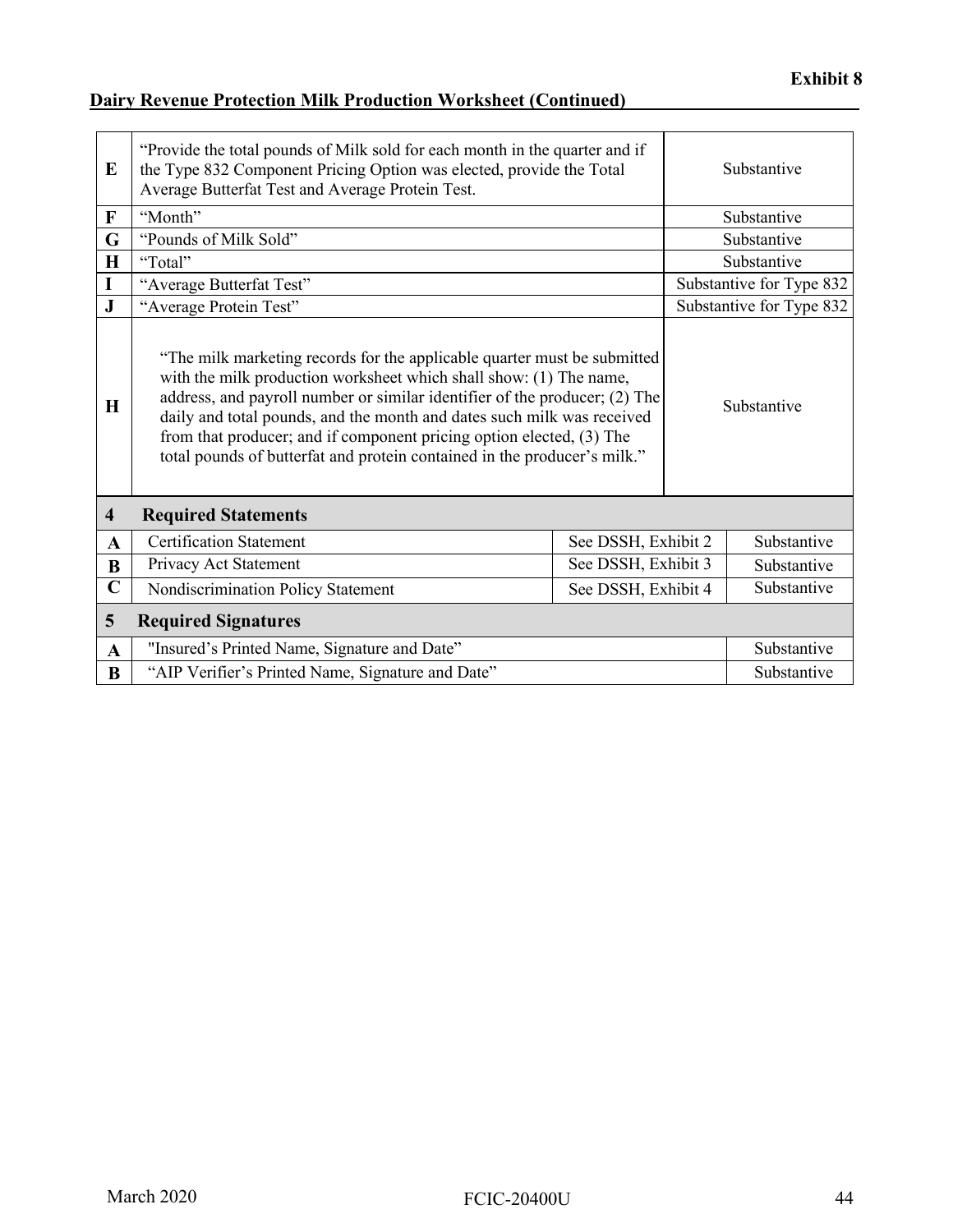#### **Milk Production Worksheet Form Instructions**

All information available to the AIP should be preprinted on the documents prior to mailing to the insured.

| <b>General Information</b>          |                                                                                                                                                                             |
|-------------------------------------|-----------------------------------------------------------------------------------------------------------------------------------------------------------------------------|
| Insured's Name                      | Enter information as listed on application.                                                                                                                                 |
| Insured's Authorized Representative | Enter information as listed on application.                                                                                                                                 |
| Street and/or Mailing Address       | Enter information as listed on application.                                                                                                                                 |
| City and State                      | Enter information as listed on application.                                                                                                                                 |
| Zip Code                            | Enter information as listed on application.                                                                                                                                 |
| Insured's Telephone Number          | Enter information as listed on application.                                                                                                                                 |
| Policy Number                       | Enter information as listed on application.                                                                                                                                 |
| Claim Number                        | Enter information as listed on application.                                                                                                                                 |
| <b>Identification Number</b>        | Enter information as listed on application.                                                                                                                                 |
| <b>Identification Number Type</b>   | Enter information as listed on application.                                                                                                                                 |
| Person Type                         | Enter information as listed on application.                                                                                                                                 |
| Spouse's Name                       | Enter information as listed on application.                                                                                                                                 |
| Spouse's Identification Number      | Enter information as listed on application.                                                                                                                                 |
| <b>Crop Information</b>             |                                                                                                                                                                             |
| <b>Effective Crop Year</b>          | Enter information as listed on application.                                                                                                                                 |
| Crop                                | Enter information as listed on application.                                                                                                                                 |
| <b>State and County</b>             | Enter information as listed on application.                                                                                                                                 |
| Plan of Insurance                   | Enter information as listed on application.                                                                                                                                 |
| Type                                | Enter information as listed on quarterly coverage<br>endorsement.                                                                                                           |
| Practice                            | Enter information as listed on quarterly coverage<br>endorsement.                                                                                                           |
| Date Notice of Probable Loss Issued | Enter the Date the Notice of Probable Loss was Issued.                                                                                                                      |
| <b>Declared Butterfat Test</b>      | If component pricing option elected, enter the declared<br>butterfat test listed on quarterly coverage endorsement. If<br>class pricing option selected leave blank or N/A. |
| <b>Declared Protein Test</b>        | If component pricing option elected, enter the declared<br>protein test listed on quarterly coverage endorsement. If<br>class pricing option selected leave blank or N/A.   |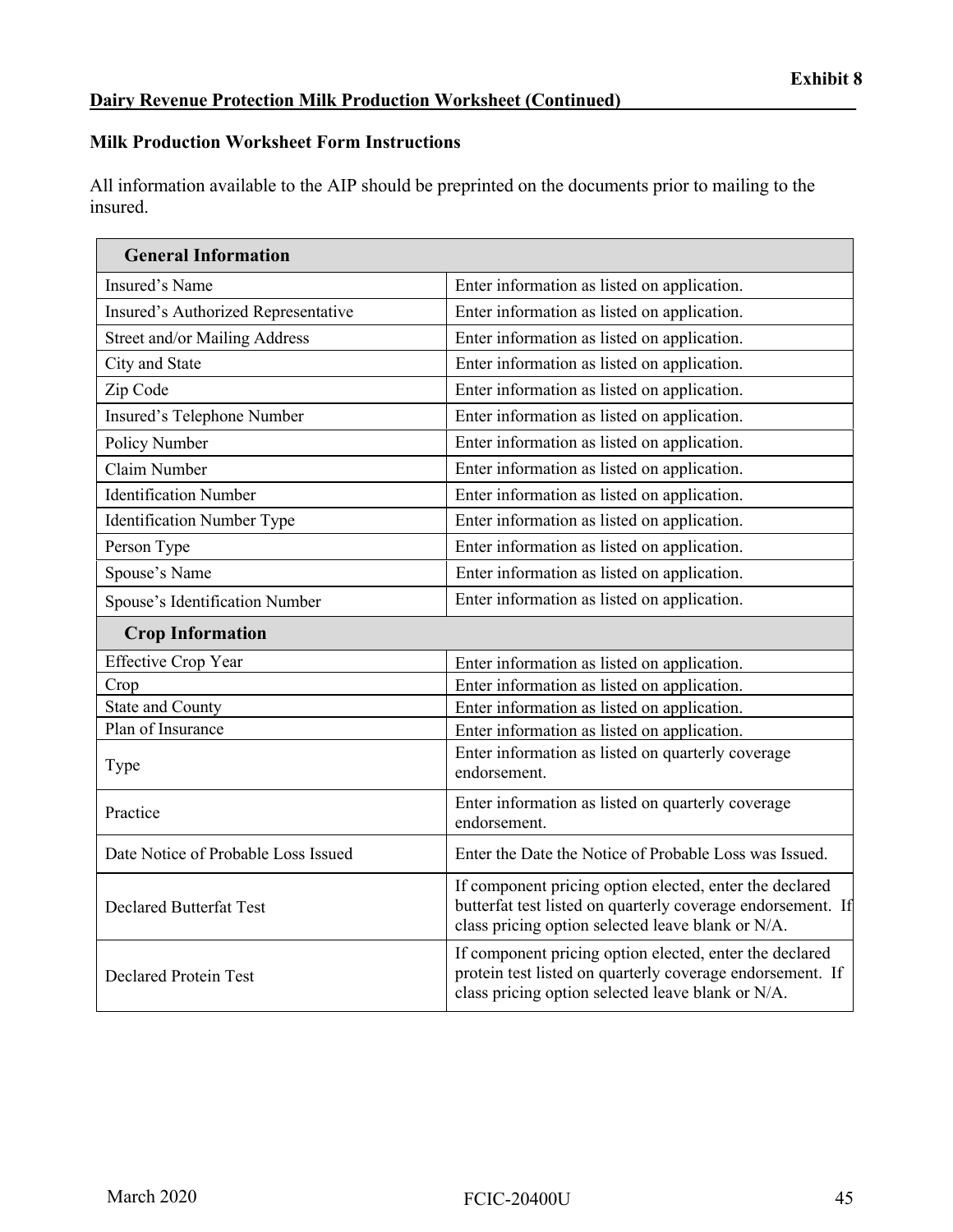#### **Dairy Revenue Protection Milk Production Worksheet (Continued)**

| <b>Effective Date</b>                              | Enter the effective date for each quarterly coverage endorsement<br>in effect for the practice. Verify with RMA for additional<br>effective dates of other quarterly coverage endorsements in effect<br>from another AIP during the same quarterly insurance period.<br>These can be preprinted on the form.                                                                             |
|----------------------------------------------------|------------------------------------------------------------------------------------------------------------------------------------------------------------------------------------------------------------------------------------------------------------------------------------------------------------------------------------------------------------------------------------------|
| Pounds of Declared Covered Milk<br>Production      | Enter the pounds of declared covered milk production for each<br>quarterly coverage endorsement in effect for the quarterly<br>insurance period. Verify with RMA for additional pounds of<br>declared covered milk production of other quarterly coverage<br>endorsements in effect from another AIP during the same<br>quarterly insurance period. These can be preprinted on the form. |
| Total                                              | Enter the sum of all pounds of declared covered milk production<br>from all quarterly coverage endorsements in effect for the<br>quarterly insurance period. This can be preprinted by the AIP.                                                                                                                                                                                          |
| Month/Year                                         | Enter the three months/year of the quarterly insurance period.<br>This can be preprinted by the AIP.                                                                                                                                                                                                                                                                                     |
| Pounds of Milk Sold                                | The insured should enter the total pounds of milk sold for each<br>month of the quarterly insurance period and total the total pounds<br>of milk sold.                                                                                                                                                                                                                                   |
| <b>Average Butterfat Test</b>                      | If component pricing option elected, enter the average butterfat<br>test for all milk sold during the quarterly insurance period. If<br>class pricing option elected, leave blank or preprint N/A.                                                                                                                                                                                       |
| <b>Average Protein Test</b>                        | If component pricing option elected, enter the average protein test<br>for all milk sold during the quarterly insurance period. If class<br>pricing option elected, leave blank or preprint N/A.                                                                                                                                                                                         |
| Insured's Printed Name, Signature and<br>Date      | The Insured will complete, sign and date this information.                                                                                                                                                                                                                                                                                                                               |
| AIP Verifier's Printed Name, Signature<br>and Date | The AIP Verifier will complete, sign and date this information.                                                                                                                                                                                                                                                                                                                          |

The insured must include the following records and return to the AIP with the milk marketing report; The milk marketing records for the applicable quarterly insurance period must be submitted with the milk production worksheet which shall show: (1) The name, address, and payroll number or similar identifier of the producer; (2) The daily and total pounds, and the month/year and dates such milk was received from that producer; and if component price option elected, (3) The total pounds of butterfat and protein contained in the producer's milk.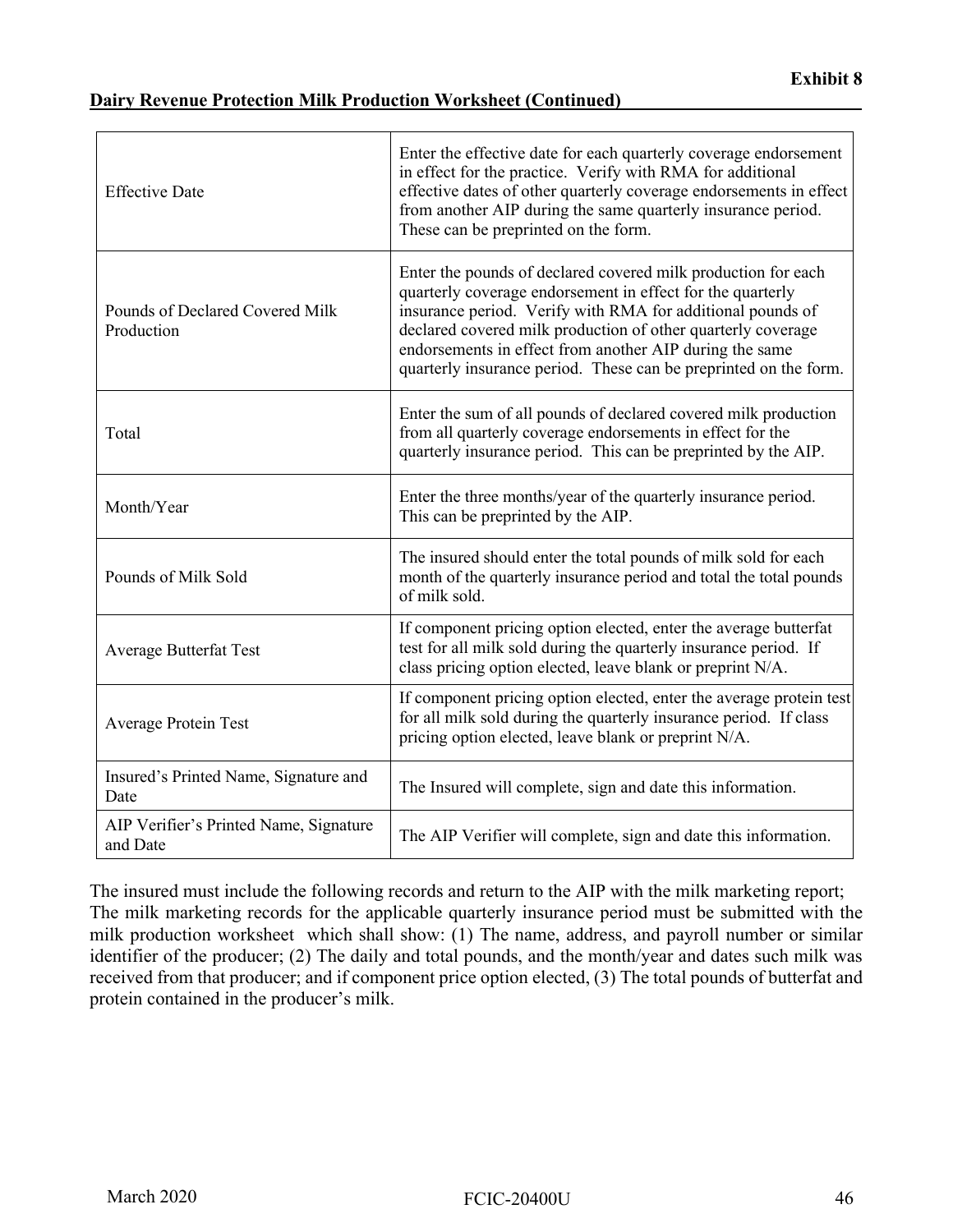#### **9**  Dairy Revenue Protection Final Proof of Loss

The final proof of loss is issued to the insured once the claim verifications have been determined and the claim has been finalized. This form may include multiple quarterly coverage endorsements in effect for the same quarterly insurance period. The calculations on this form should be performed in accordance with the rules published in the corresponding PASS records.

| $\mathbf{1}$   | <b>General Information</b>                                |                 |
|----------------|-----------------------------------------------------------|-----------------|
| $\mathbf A$    | "Insured's Name"                                          | Substantive     |
| B              | "Insured's Authorized Representative"                     | Substantive     |
| $\mathbf C$    | "Street and/or Mailing Address"                           | Substantive     |
| D              | "City and State"                                          | Substantive     |
| E              | "Zip Code"                                                | Substantive     |
| $\mathbf F$    | "Insured's Telephone Number"                              | Substantive     |
| G              | "Policy Number"                                           | Substantive     |
| H              | "Claim Number"                                            | Substantive     |
| I              | "Identification Number"                                   | Substantive     |
| ${\bf J}$      | "Identification Number Type"                              | Substantive     |
| $\mathbf K$    | "Person Type"                                             | Substantive     |
| L              | "Spouse's Name"                                           | Substantive     |
| M              | "Spouse's Identification Number"                          | Substantive     |
| $\mathbf N$    | "Assignment of Indemnity Yes $\Box$ No $\Box$ "           | Substantive     |
| $\mathbf 0$    | "Transfer of Right to an Indemnity Yes $\Box$ No $\Box$ " | Substantive     |
| ${\bf P}$      | "Date Notice of Probable Loss Issued"                     | Substantive     |
| $\overline{2}$ | <b>Crop Information</b>                                   |                 |
| $\mathbf{A}$   | "Effective Crop Year"                                     | Substantive     |
| B              | "Crop"                                                    | Substantive     |
| $\mathbf C$    | "State and County"                                        | Substantive     |
| D              | "Plan of Insurance"                                       | Substantive     |
| E              | "Type"                                                    | Substantive     |
| $\mathbf F$    | "Practice"                                                | Substantive     |
| G              | "Coverage Level"                                          | Substantive     |
| $\mathbf H$    | "Covered Milk Production"                                 | Substantive     |
| $\mathbf I$    | "Yield Adjustment Factor"                                 | Substantive     |
| ${\bf J}$      | "Expected Milk Production per Cow"                        | Substantive     |
| $\mathbf K$    | "Actual Milk Production per Cow"                          | Substantive     |
| $\mathbf{3}$   | <b>Indemnity Calculation</b>                              |                 |
| $\mathbf A$    | "Final Revenue Guarantee"                                 | Substantive     |
| B              | "Actual Milk Revenue"                                     | Substantive     |
| $\mathbf C$    | "Total"                                                   | Non-Substantive |
| D              | "Protection Factor"                                       | Substantive     |
| E              | "Actual Share"                                            | Substantive     |
| F              | "Indemnity" or "Amount Payable"                           | Substantive     |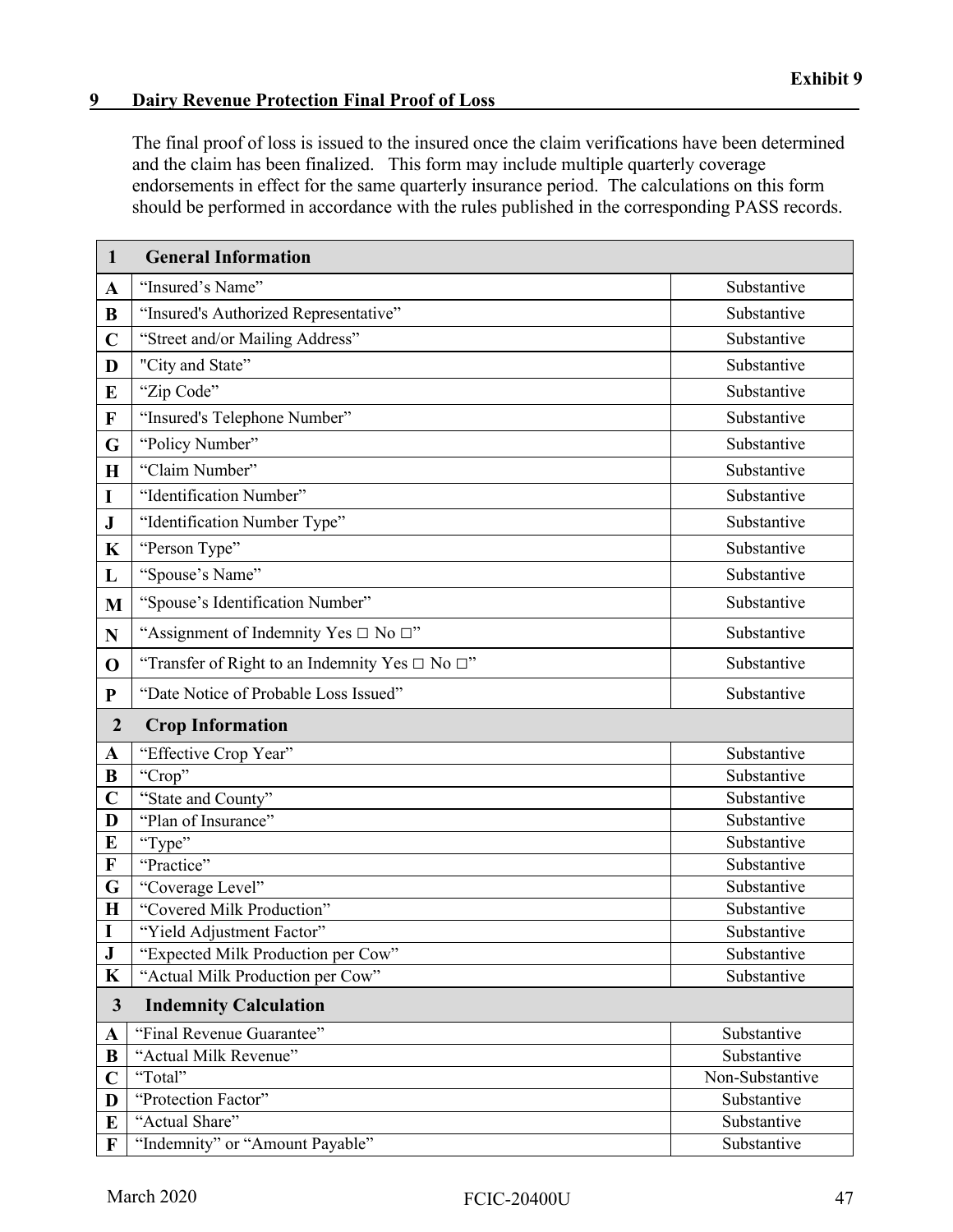$\overline{\phantom{0}}$ 

| <b>General Information</b>                                               |                                                                                                                            |
|--------------------------------------------------------------------------|----------------------------------------------------------------------------------------------------------------------------|
| Insured's Name                                                           | Enter information as listed on application.                                                                                |
| Insured's Authorized Representative                                      | Enter information as listed on application.                                                                                |
| Street and/or Mailing Address                                            | Enter information as listed on application.                                                                                |
| City and State                                                           | Enter information as listed on application.                                                                                |
| Zip Code                                                                 | Enter information as listed on application.                                                                                |
| Insured's Telephone Number                                               | Enter information as listed on application.                                                                                |
| Policy Number                                                            | Enter information as listed on application.                                                                                |
| Claim Number                                                             | Enter information as listed on application.                                                                                |
| <b>Identification Number</b>                                             | Enter information as listed on application.                                                                                |
| Identification Number Type                                               | Enter information as listed on application.                                                                                |
| Person Type                                                              | Enter information as listed on application.                                                                                |
| Spouse's Name                                                            | Enter information as listed on application.                                                                                |
| Spouse's Identification Number                                           | Enter information as listed on application.                                                                                |
| Assignment of Indemnity Yes $\Box$ No $\Box$ "                           | Check appropriate box.                                                                                                     |
| Transfer of Coverage and Right to an Indemnity<br>Yes $\Box$ No $\Box$ " | Check appropriate box.                                                                                                     |
| Date Notice of Probable Loss Issued                                      | Enter the date the notice of probable loss was Issued.                                                                     |
| <b>Crop Information</b>                                                  |                                                                                                                            |
| <b>Effective Crop Year</b>                                               | Enter information as listed on application.                                                                                |
| Crop                                                                     | Enter information as listed on application.                                                                                |
| <b>State and County</b>                                                  | Enter information as listed on application.                                                                                |
| Plan of Insurance                                                        | Enter information as listed on application.                                                                                |
| Type                                                                     | Enter information as listed on quarterly coverage<br>endorsement.                                                          |
| Practice                                                                 | Enter information as listed on quarterly coverage<br>endorsement.                                                          |
| Coverage Level                                                           | Enter information as listed on quarterly coverage<br>endorsement.                                                          |
| Covered Milk Production                                                  | Enter the covered milk production determined in<br>accordance with section 7(d) of the Dairy Revenue<br>Protection policy. |
| Yield Adjustment Factor                                                  | Enter the sum of actual milk production per cow divided<br>by expected milk production per cow.                            |